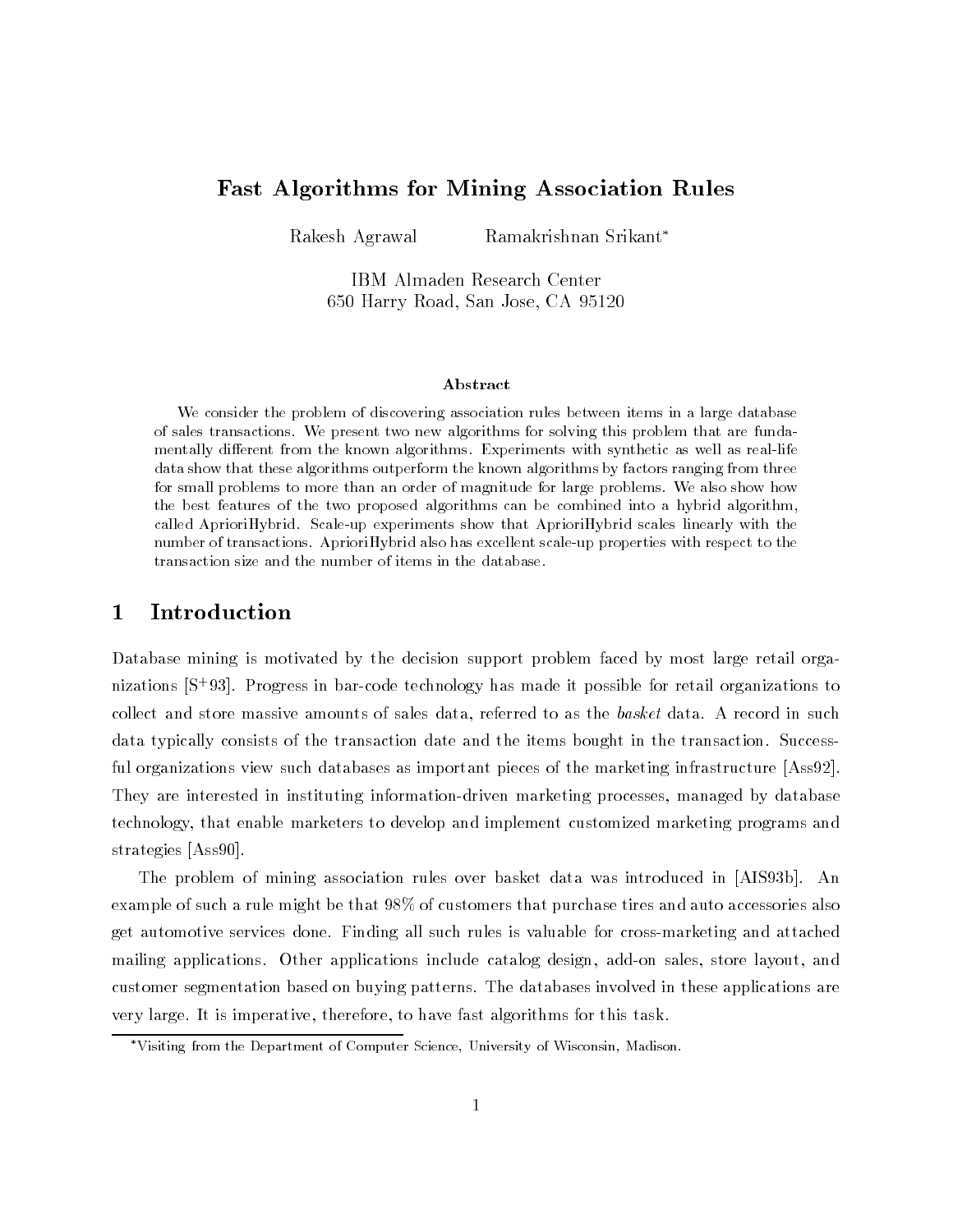The following is a formal statement of the problem [AIS93b]: Let  $\mathcal{I}=\{i_1,i_2,\ldots,i_m\}$  be a set of literals, called items. Let  ${\cal D}$  be a set of transactions, where each transaction  $T$  is a set of items of literals, called items. Let  $D$  be a set of transactions, where each transaction  $T$  is a set of items<br>such that  $T \subseteq \mathcal{I}$ . Associated with each transaction is a unique identifier, called its *TID*. We say that a transaction T contains X, a set of some items in  $\mathcal{I}$ , if  $X \subseteq T$ . An association rule is an such that  $T \subseteq \mathcal{I}$ . Associated with each transaction is a unique identifier, called its *TID*. We say that a transaction *T* contains *X*, a set of some items in  $\mathcal{I}$ , if  $X \subseteq T$ . An association rule is an implicati in the transaction set  $D$  with *confidence c* if  $c$ % of transactions in  $D$  that contain X also contain Y. The rule  $X \implies Y$  has support s in the transaction set D if s% of transactions in D contain  $X \cup Y$ . Our rules are somewhat more general than in [AIS93b] in that we allow a consequent to have more than one item.

Given a set of transactions  $\mathcal{D}$ , the problem of mining association rules is to generate all association rules that have support and condence greater than the user-specied minimum support (called  $minsup$ ) and minimum confidence (called  $minconf$ ) respectively. Our discussion is neutral with respect to the representation of  $D$ . For example,  $D$  could be a data file, a relational table, or the result of a relational expression.

An algorithm for finding all association rules, henceforth referred to as the  $AIS$  algorithm, was presented in [AIS93b]. Another algorithm for this task, called the SETM algorithm, has been proposed in  $(HS93)$ . In this paper, we present two new algorithms, Apriori and AprioriTid, that differ fundamentally from these algorithms. We present experimental results, using both synthetic and real-life data, showing that the proposed algorithms always outperform the earlier algorithms. The performance gap is shown to increase with problem size, and ranges from a factor of three for small problems to more than an order of magnitude for large problems. We then discuss how the best features of Apriori and AprioriTid can be combined into a hybrid algorithm, called  $A prioriHybrid.$  Experiments show that the AprioriHybrid has excellent scale-up properties, opening up the feasibility of mining association rules over very large databases.

The problem of finding association rules falls within the purview of database mining  $[AIS93a]$ [ABN92] [HS94] [MKKR92] [S+ 93] [Tsu90], also called knowledge discovery in databases [HCC92] [Lub89] [PS91b]. Related, but not directly applicable, work includes the induction of classication rules [BFOS84] [Cat91] [FWD93] [HCC92] [Qui93], discovery of causal rules [CH92] [Pea92], learning of logical definitions [MF92] [Qui90], fitting of functions to data [LSBZ87] [Sch90], and clustering  $[ANBBZ]$  [C+88] [F1s87]. The closest work in the machine learning literature is the KID3 algorithm presented in [PS91a]. If used for finding all association rules, this algorithm will make as many passes over the data as the number of combinations of items in the antecedent, which is exponentially large. Related work in the database literature is the work on inferring functional dependencies from data [Bit92] [MR87]. Functional dependencies are rules requiring strict satisfaction. Consequently, having determined a dependency  $X \to A$ , the algorithms in [Bit92] [MR87]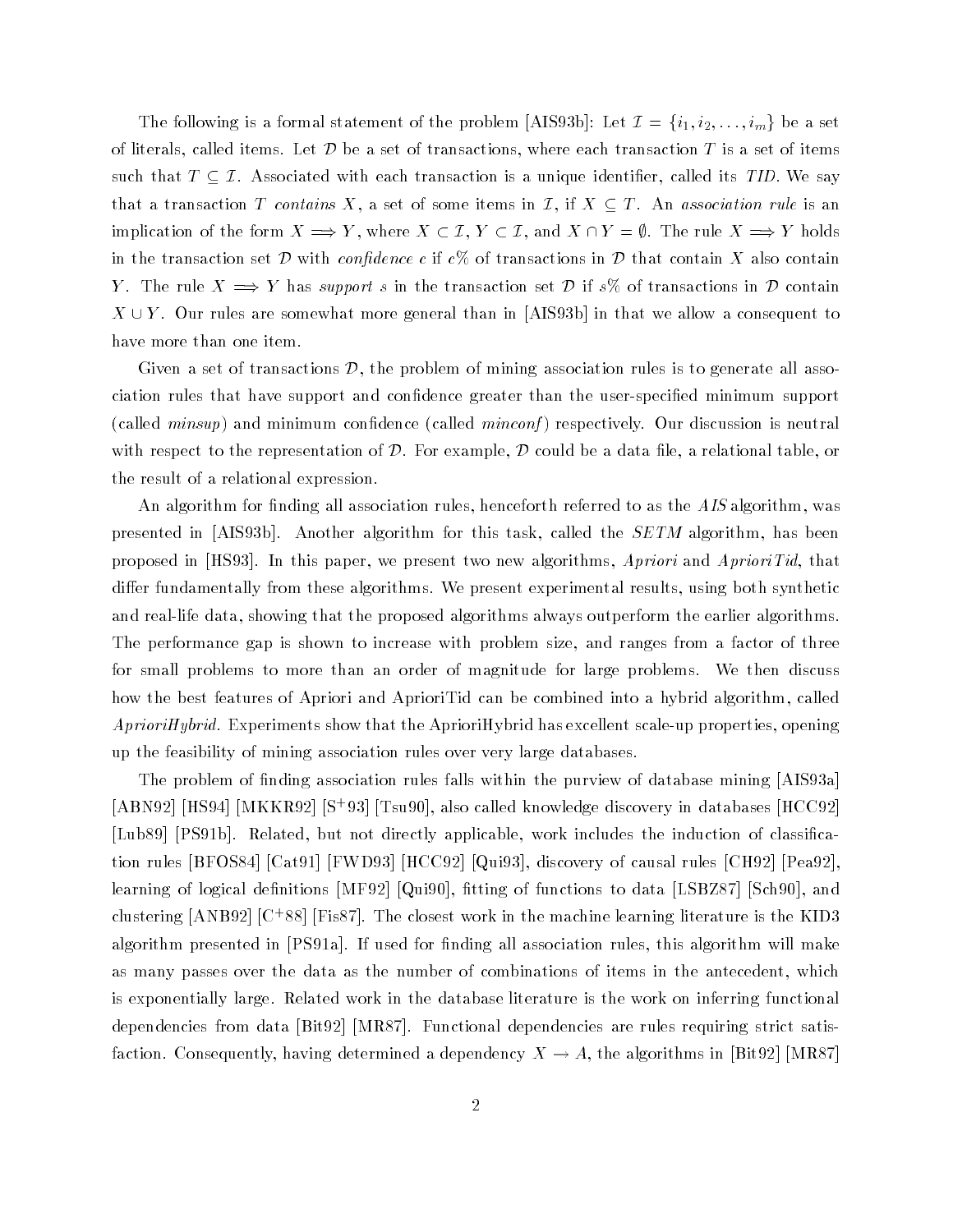consider any other dependency of the form  $X + Y \rightarrow A$  redundant and do not generate it. The association rules we consider are probabilistic in nature. The presence of a rule  $X \to A$  does not necessarily mean that  $X + Y \to A$  also holds because the latter may not have minimum support. Similarly, the presence of rules  $X \to Y$  and  $Y \to Z$  does not necessarily mean that  $X \to Z$  holds because the latter may not have minimum confidence.

There has been work on quantifying the "usefulness" or "interestingness" of a rule [PS91a]. What is useful or interesting is often application-dependent. The need for a human in the loop and providing tools to allow human guidance of the rule discovery process has been articulated, for example, in [B+ 93] [KI91] [Tsu90]. We do not discuss these issues in this paper, except to point out that these are necessary features of a rule discovery system that may use our algorithms as the engine of the discovery process.

# 1.1 Problem Decomposition and Paper Organization

The problem of discovering all association rules can be decomposed into two subproblems [AIS93b]:

- 1. Find all sets of items (itemsets) that have transaction support above minimum support. The support for an itemset is the number of transactions that contain the itemset. Itemsets with minimum support are called *large* itemsets, and all others *small* itemsets. In Section 2, we give new algorithms, Apriori and AprioriTid, for solving this problem.
- 2. Use the large itemsets to generate the desired rules. We give algorithms for this problem in Section 3. The general idea is that if, say,  $ABCD$  and  $AB$  are large itemsets, then we can determine if the rule  $AB \implies CD$  holds by computing the ratio conf = support( $ABCD$ )/support(AB). If conf  $\geq$  minconf, then the rule holds. (The rule will surely have minimum support because  $ABCD$  is large.)

Unlike [AIS93b], where rules were limited to only one item in the consequent, we allow multiple items in the consequent. An example of such a rule might be that in 58% of the cases, a person who orders a comforter also orders a flat sheet, a fitted sheet, a pillow case, and a ruffle. The algorithms in Section 3 generate such multi-consequent rules.

In Section 4, we show the relative performance of the proposed Apriori and AprioriTid algorithms against the AIS [AIS93b] and SETM [HS93] algorithms. To make the paper self-contained, we include an overview of the AIS and SETM algorithms in this section. We also describe how the Apriori and AprioriTid algorithms can be combined into a hybrid algorithm, AprioriHybrid, and demonstrate the scale-up properties of this algorithm. We conclude by pointing out some related open problems in Section 5.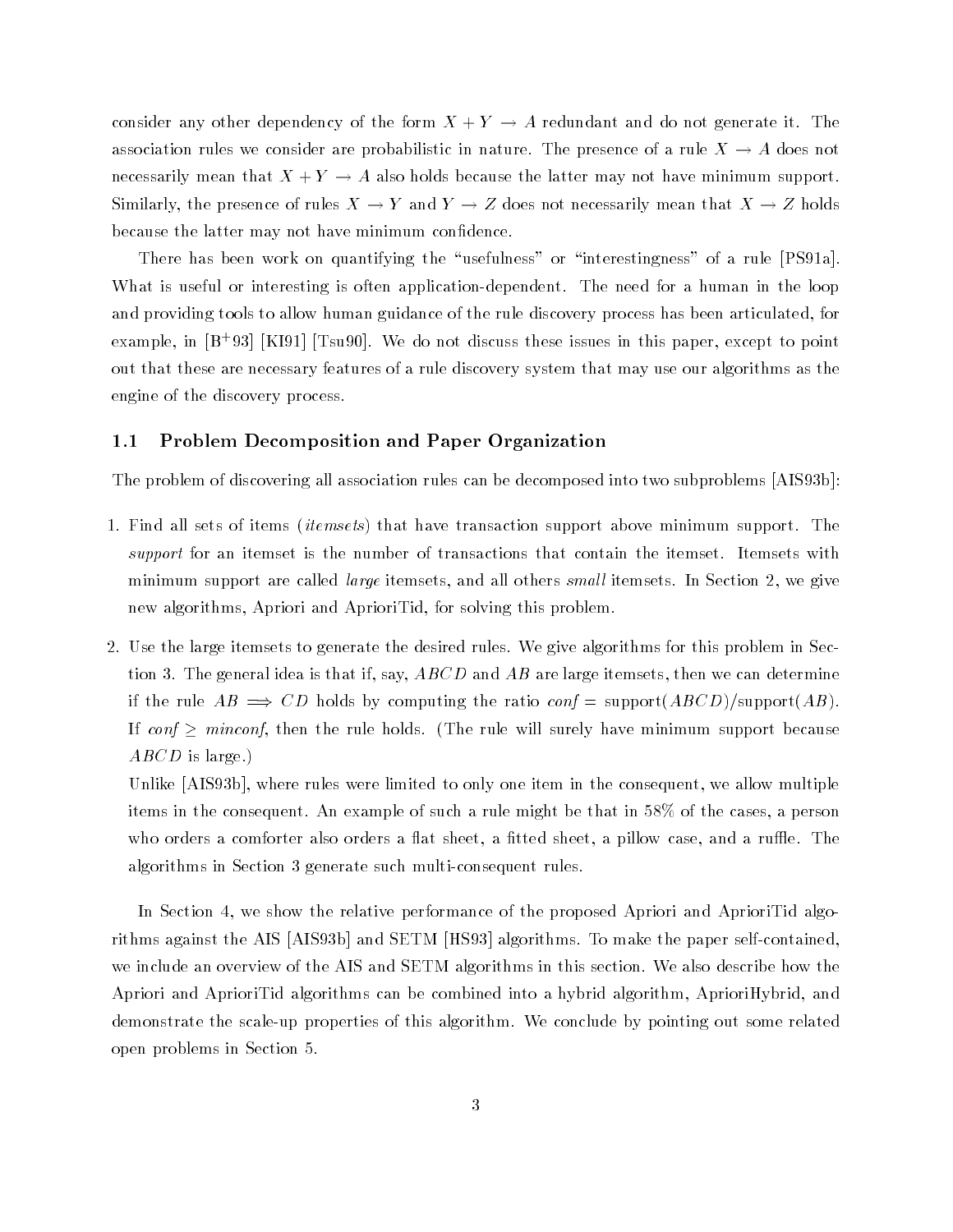# 2 Discovering Large Itemsets

Algorithms for discovering large itemsets make multiple passes over the data. In the first pass, we count the support of individual items and determine which of them are *large*, i.e. have minimum support. In each subsequent pass, we start with a seed set of itemsets found to be large in the previous pass. We use this seed set for generating new potentially large itemsets, called *candidate* itemsets, and count the actual support for these candidate itemsets during the pass over the data. At the end of the pass, we determine which of the candidate itemsets are actually large, and they become the seed for the next pass. This process continues until no new large itemsets are found.

The Apriori and AprioriTid algorithms we propose differ fundamentally from the AIS [AIS93b] and SETM [HS93] algorithms in terms of which candidate itemsets are counted in a pass and in the way that those candidates are generated. In both the AIS and SETM algorithms (see Sections 4.1 and 4.2 for a review), candidate itemsets are generated on-the-fly during the pass as data is being read. Specifically, after reading a transaction, it is determined which of the itemsets found large in the previous pass are present in the transaction. New candidate itemsets are generated by extending these large itemsets with other items in the transaction. However, as we will see, the disadvantage is that this results in unnecessarily generating and counting too many candidate itemsets that turn out to be small.

The Apriori and AprioriTid algorithms generate the candidate itemsets to be counted in a pass by using only the itemsets found large in the previous pass - without considering the transactions in the database. The basic intuition is that any subset of a large itemset must be large. Therefore, the candidate itemsets having k items can be generated by joining large itemsets having  $k-1$  items. and deleting those that contain any subset that is not large. This procedure results in generation of a much smaller number of candidate itemsets.

The AprioriTid algorithm has the additional property that the database is not used at all for counting the support of candidate itemsets after the first pass. Rather, an encoding of the candidate itemsets used in the previous pass is employed for this purpose. In later passes, the size of this encoding can become much smaller than the database, thus saving much reading effort. We will explain these points in more detail when we describe the algorithms.

Notation We assume that items in each transaction are kept sorted in their lexicographic order. It is straightforward to adapt these algorithms to the case where the database  $\mathcal D$  is kept normalized and each database record is a  $\langle TID$ , item  $\rangle$  pair, where TID is the identifier of the corresponding transaction.

We call the number of items in an itemset its size, and call an itemset of size k a k-itemset. Items within an itemset are kept in lexicographic order. We use the notation  $c[1] \cdot c[2] \cdot \ldots \cdot c[k]$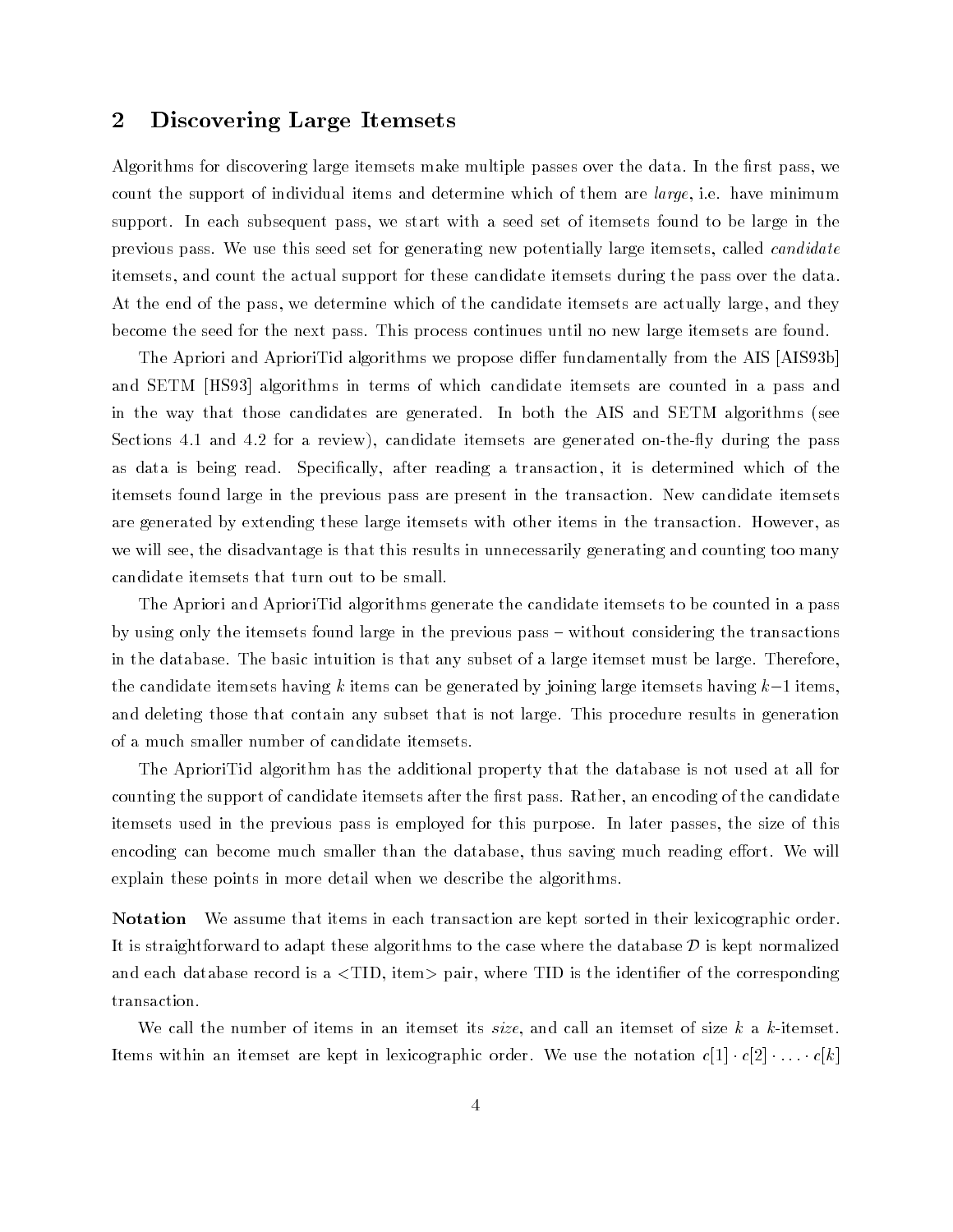Table 1: Notation

|                  | $k$ -itemset   An itemset having k items.                                   |  |  |  |  |  |
|------------------|-----------------------------------------------------------------------------|--|--|--|--|--|
|                  | Set of large $k$ -itemsets (those with minimum support).                    |  |  |  |  |  |
| $L_k$            | Each member of this set has two fields: i) itemset and ii) support count.   |  |  |  |  |  |
|                  | Set of candidate $k$ -itemsets (potentially large itemsets).                |  |  |  |  |  |
| $C_k$            | Each member of this set has two fields: i) itemset and ii) support count.   |  |  |  |  |  |
|                  | Set of candidate $k$ -itemsets when the TIDs of the generating transactions |  |  |  |  |  |
| $\overline{C}_k$ | are kept associated with the candidates.                                    |  |  |  |  |  |

to represent a k-itemset c consisting of items  $c[1], c[2], \ldots c[k]$ , where  $c[1] < c[2] < \ldots < c[k]$ . If  $c = X \cdot Y$  and Y is an m-itemset, we also call Y an m-extension of X. Associated with each itemset is a count field to store the support for this itemset. The count field is initialized to zero when the itemset is first created.

We summarize in Table 1 the notation used in the algorithms. The set  $\overline{C}_k$  is used by AprioriTid and will be further discussed when we describe this algorithm.

# 2.1 Algorithm Apriori

Figure 1 gives the Apriori algorithm. The first pass of the algorithm simply counts item occurrences to determine the large 1-itemsets. A subsequent pass, say pass  $k$ , consists of two phases. First, the large itemsets  $L_{k-1}$  found in the  $(k-1)$ th pass are used to generate the candidate itemsets  $C_k$ , using the apriori-gen function described in Section 2.1.1. Next, the database is scanned and the support of candidates in  $C_k$  is counted. For fast counting, we need to efficiently determine the candidates in  $C_k$  that are contained in a given transaction t. Section 2.1.2 describes the subset function used for this purpose. Section 2.1.3 discusses buffer management.

```
1) L_1 = \{\text{large 1-itemsets}\};2) for (k = 2; L_{k-1} \neq \emptyset; k++) do begin<br>
3) C_k = apriori-gen(L_{k-1}); // New candidat<br>
4) forall transactions t \in \mathcal{D} do begin
3) C_k = \text{apriori-gen}(L_{k-1}); // New candidates - see Section 2.1.1
5) C_t = \text{subset}(C_k, t); // Candidates contained in t – see Section 2.1.2
6) for all candidates c \in C_t do
7) c \text{.count++};8) end
9) L_k = \{c \in C_k \mid c:\text{count} \ge \text{minsup}\}\10) end
11) Answer = \bigcup_k L_k;
                                                   Figure 1: Algorithm Apriori
```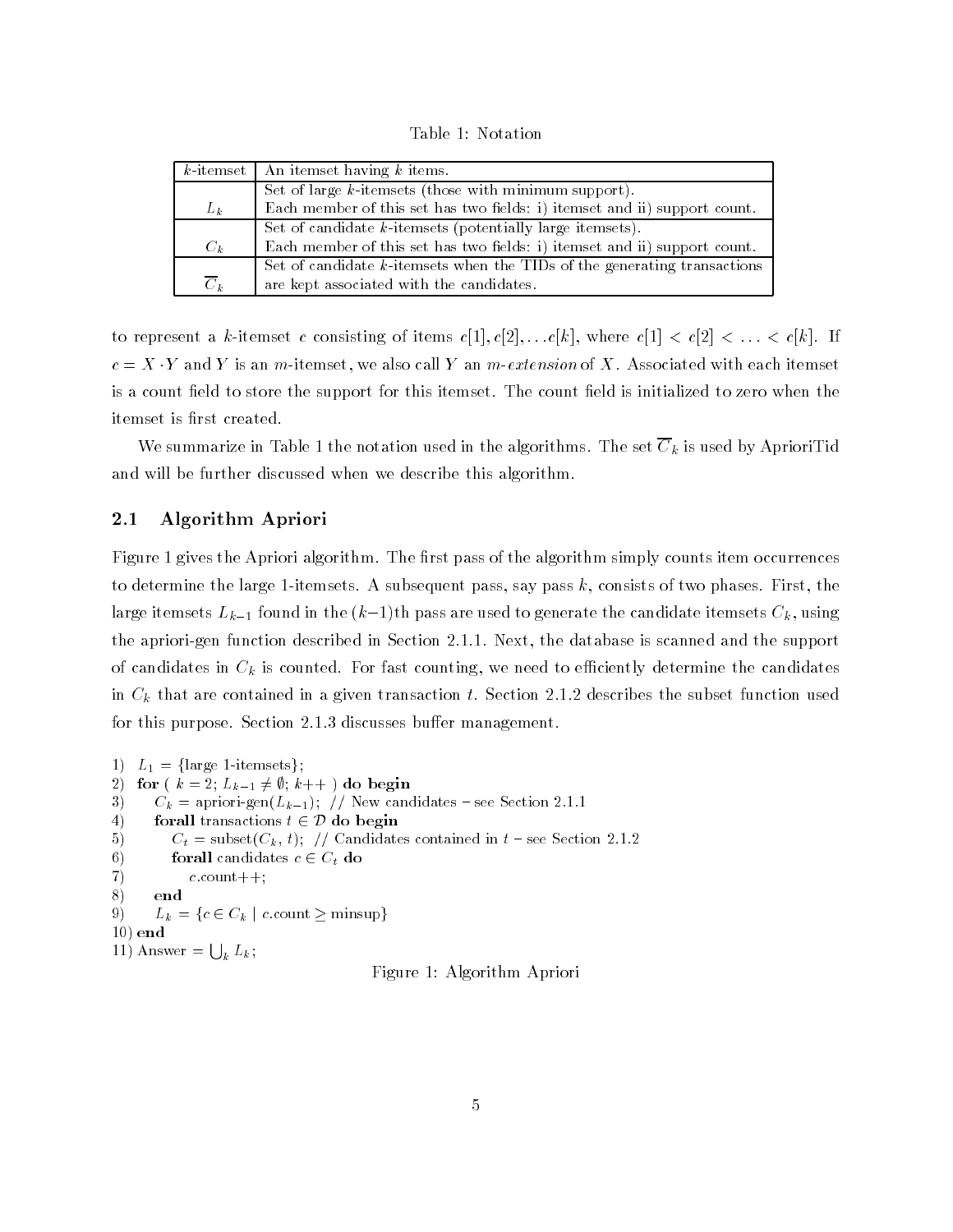### 2.1.1 Apriori Candidate Generation

The apriori-gen function takes as argument  $L_{k-1}$ , the set of all large  $(k-1)$ -itemsets. It returns a superset of the set of all large k-itemsets. The function works as follows. <sup>1</sup> First, in the join step, we join  $L_{k-1}$  with  $L_{k-1}$ :

insert into  $C_k$ select p.item<sub>1</sub>, p.item<sub>2</sub>, ..., p.item<sub>k-1</sub>, q.item<sub>k-1</sub> from  $L_{k-1}$  p,  $L_{k-1}$  q where p.item<sub>1</sub> = q.item<sub>1</sub>, ..., p.item<sub>k-2</sub> = q.item<sub>k-2</sub>, p.item<sub>k-1</sub> < q.item<sub>k-1</sub>;

Next, in the prune step, we delete all itemsets  $c \in C_k$  such that some  $(k-1)$ -subset of c is not in  $L_{k-1}$ :

**forall** itemsets  $c \in C_k$  do **forall**  $(k-1)$ -subsets s of c do if  $(s \notin L_{k-1})$  then  $\mathbf{delete}\ c\ \mathbf{from}\ C_{k};$ 

**Example** Let  $L_3$  be  $\{\{1\;2\;3\},\; \{1\;2\;4\},\; \{1\;3\;4\},\; \{1\;3\;5\},\; \{2\;3\;4\}\}\.$  After the join step,  $C_4$  will be **Example** Let  $L_3$  be  $\{\{1\;2\;3\}, \{1\;2\;4\}, \{1\;3\;4\}, \{1\;3\;5\}, \{2\;3\;4\}\}.$  After the join step,  $C_4$  will be  $\{\{1\;2\;3\;4\}, \{1\;3\;4\;5\}\}.$  The prune step will delete the itemset  $\{1\;3\;4\;5\}$  because the it  $5\}$  is not in  $L_3$ . We will then be left with only  $\{1\;2\;3\;4\}$  in  $C_4$ .

Contrast this candidate generation with the one used in the AIS and SETM algorithms. In pass k of these algorithms (see Section 4 for details), a database transaction t is read and it is determined which of the large itemsets in  $L_{k-1}$  are present in t. Each of these large itemsets l is then extended with all those large items that are present in  $t$  and occur later in the lexicographic ordering than any of the items in l. Continuing with the previous example, consider a transaction  $\{1\ 2\ 3\ 4\ 5\}$ . In the fourth pass, AIS and SETM will generate two candidates,  $\{1\ 2\ 3\ 4\}$  and  $\{1\ 2\ 4\}$ 235}, by extending the large itemset  $\{123\}$ . Similarly, an additional three candidate itemsets will be generated by extending the other large itemsets in  $L_3$ , leading to a total of 5 candidates for consideration in the fourth pass. Apriori, on the other hand, generates and counts only one itemset,  $\{1\,3\,4\,5\}$ , because it concludes a priori that the other combinations cannot possibly have minimum support.

 $^1$ Concurrent to our work, the following two-step candidate generation procedure has been proposed in [MTV94]:

 $C'_{k} = \{X \cup X'|X, X' \in L_{k-1}, |X \cap X'| = k - 2\}$ 

 $C_k = \{X \in C_k' | X \text{ contains } k \text{ members of } L_{k-1}\}\$ 

These two steps are similar to our join and prune steps respectively. However, in general, step 1 would produce a superset of the candidates produced by our join step. For example, if  $L_2$  were  $\{\{1\ 2\}, \{2, 3\}\}\,$ , then step 1 of [MTV94] will generate the candidate  $\{1, 2, 3\}$ , whereas our join step will not generate any candidate.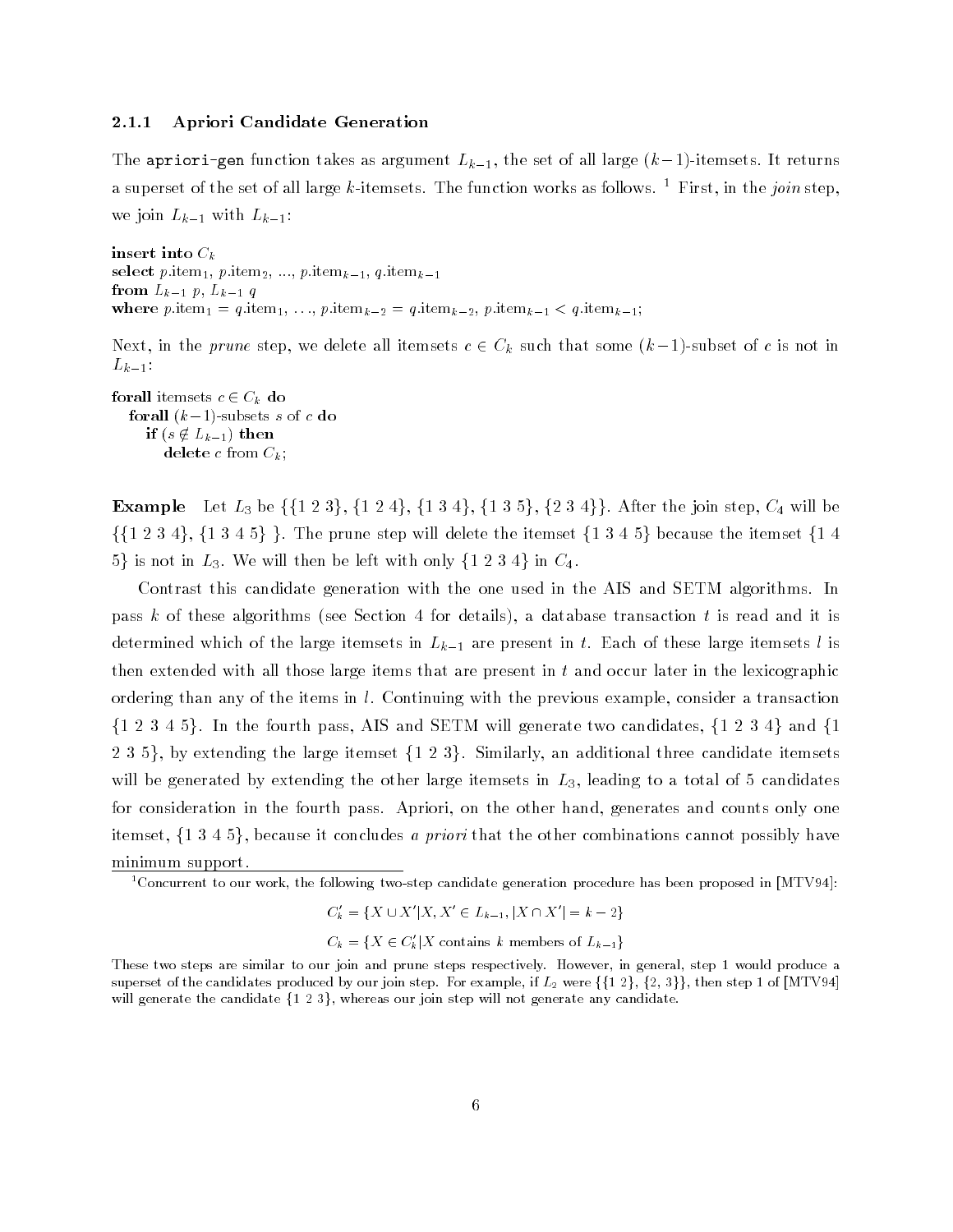**Correctness** We need to show that  $C_k \supseteq L_k$ . Clearly, any subset of a large itemset must also have minimum support. Hence, if we extended each itemset in  $L_{k-1}$  with all possible items and then deleted all those whose  $(k-1)$ -subsets were not in  $L_{k-1}$ , we would be left with a superset of the itemsets in  $L_k$ .

The join is equivalent to extending  $L_{k-1}$  with each item in the database and then deleting those itemsets for which the  $(k-1)$ -itemset obtained by deleting the  $(k-1)$ th item is not in  $L_{k-1}$ . The condition p.item<sub>k-1</sub>  $\lt q$  item<sub>k-1</sub> simply ensures that no duplicates are generated. Thus, after the join step,  $C_k \supseteq L_k$ . By similar reasoning, the prune step, where we delete from  $C_k$  all itemsets whose  $(k-1)$ -subsets are not in  $L_{k-1}$ , also does not delete any itemset that could be in  $L_k$ .

Variation: Counting Candidates of Multiple Sizes in One Pass Rather than counting only candidates of size k in the kth pass, we can also count the candidates  $C'_{k+1}$ , where  $C'_{k+1}$  is generated from  $C_k$ , etc. Note that  $C'_{k+1} \supseteq C_{k+1}$  since  $C_{k+1}$  is generated from  $L_k$ . This variation can pay off in the later passes when the cost of counting and keeping in memory additional  $C_{k+1} - C_{k+1}$ candidates becomes less than the cost of scanning the database.

**Membership Test** The prune step requires testing that all  $(k-1)$ -subsets of a newly generated k-candidate-itemset are present in  $L_{k-1}$ . To make this membership test fast, large itemsets are stored in a hash table.

#### 2.1.2 Subset Function

Candidate itemsets  $C_k$  are stored in a hash-tree. A node of the hash-tree either contains a list of itemsets (a leaf node) or a hash table (an interior node). In an interior node, each bucket of the hash table points to another node. The root of the hash-tree is defined to be at depth 1. An interior node at depth d points to nodes at depth  $d+1$ . Itemsets are stored in the leaves. When we add an itemset c, we start from the root and go down the tree until we reach a leaf. At an interior node at depth d, we decide which branch to follow by applying a hash function to the dth item of the itemset. All nodes are initially created as leaf nodes. When the number of itemsets in a leaf node exceeds a specied threshold, the leaf node is converted to an interior node.

Starting from the root node, the subset function finds all the candidates contained in a transaction  $t$  as follows. If we are at a leaf, we find which of the itemsets in the leaf are contained in  $t$ and add references to them to the answer set. If we are at an interior node and we have reached it by hashing the item i, we hash on each item that comes after i in t and recursively apply this procedure to the node in the corresponding bucket. For the root node, we hash on every item in  $t$ .

To see why the subset function returns the desired set of references, consider what happens at the root node. For any itemset c contained in transaction  $t$ , the first item of c must be in  $t$ . At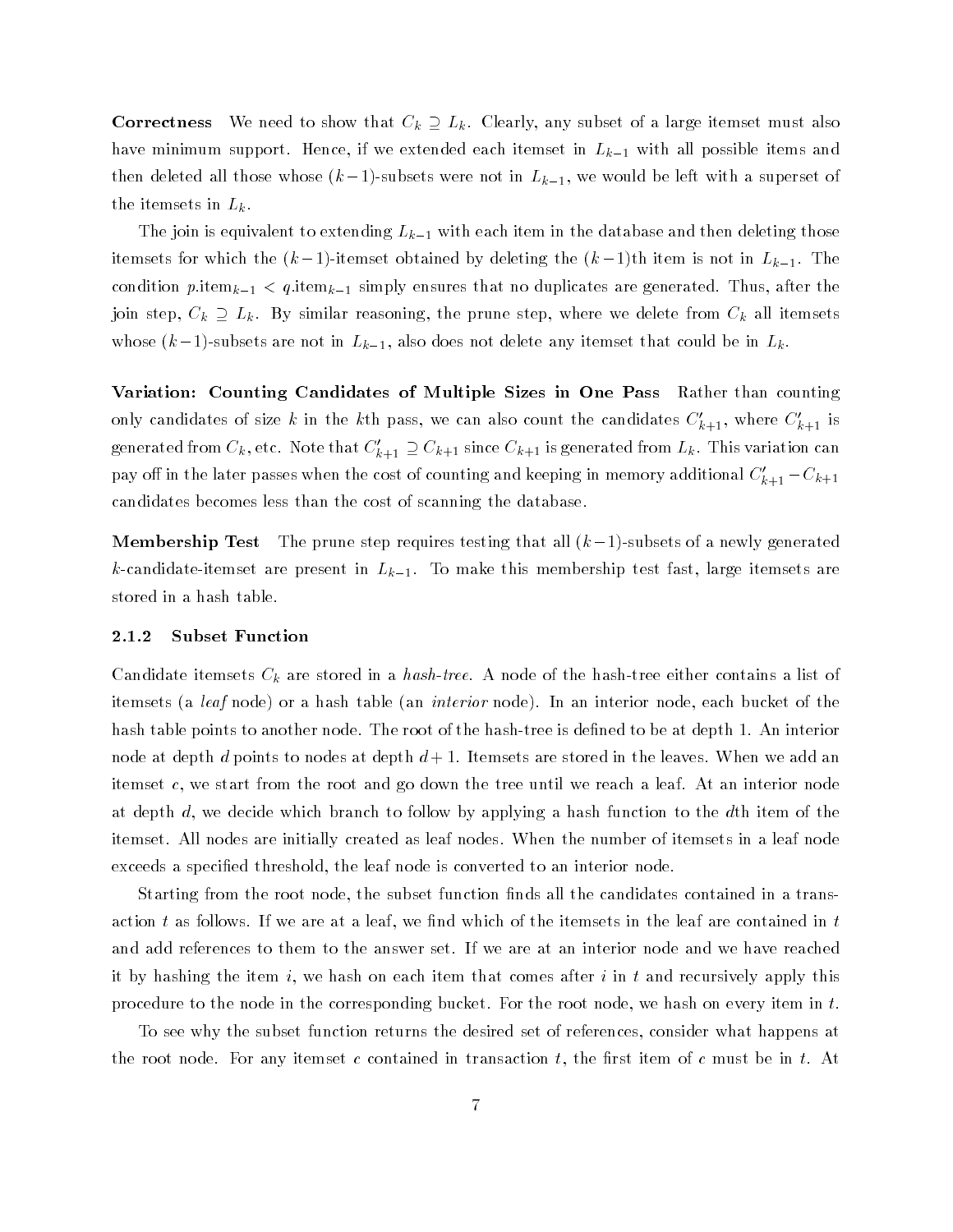the root, by hashing on every item in  $t$ , we ensure that we only ignore itemsets that start with an item not in t. Similar arguments apply at lower depths. The only additional factor is that, since the items in any itemset are ordered, if we reach the current node by hashing the item  $i$ , we only need to consider the items in  $t$  that occur after  $i$ .

If k is the size of a candidate itemset in the hash-tree, we can find in  $O(k)$  time whether the itemset is contained in a transaction by using a temporary bitmap. Each bit of the bitmap corresponds an item. The bitmap is created once for the data structure, and reinitialized for each transaction. This initialization takes O(size(transaction)) time for each transaction.

#### 2.1.3 Buffer Management

In the candidate generation phase of pass k, we need storage for large itemsets  $L_{k-1}$  and the candidate itemsets  $C_k$ . In the counting phase, we need storage for  $C_k$  and at least one page to buffer the database transactions.

First, assume that  $L_{k-1}$  fits in memory but that the set of candidates  $C_k$  does not. The apriorigen function is modified to generate as many candidates of  $C_k$  as will fit in the buffer and the database is scanned to count the support of these candidates. Large itemsets resulting from these candidates are written to disk, while those candidates without minimum support are deleted. This procedure is repeated until all of  $C_k$  has been counted.

If  $L_{k-1}$  does not fit in memory either, we externally sort  $L_{k-1}$ . We bring into memory a block of  $L_{k-1}$  in which the first  $k-2$  items are the same. We now generate candidates using this block. We keep reading blocks of  $L_{k-1}$  and generating candidates until the memory fills up, and then make a pass over the data. This procedure is repeated until all of  $C_k$  has been counted. Unfortunately, we can no longer prune those candidates whose subsets are not in  $L_{k-1}$ , as the whole of  $L_{k-1}$  is not available in memory.

# 2.2 Algorithm AprioriTid

The AprioriTid algorithm, shown in Figure 2, also uses the apriori-gen function (given in Section 2.1.1) to determine the candidate itemsets before the pass begins. The interesting feature of this algorithm is that the database  $\mathcal D$  is not used for counting support after the first pass. Rather, the set  $\overline{C}_k$  is used for this purpose. Each member of the set  $\overline{C}_k$  is of the form  $\langle TID, \{X_k\} \rangle$ where each  $X_k$  is a potentially large k-itemset present in the transaction with identifier TID. For  $k = 1, \overline{C_1}$  corresponds to the database  $\mathcal{D}$ , although conceptually each item i is replaced by the itemset  $\{i\}$ . For  $k > 1$ ,  $\overline{C}_k$  is generated by the algorithm (step 10). The member of  $\overline{C}_k$  corresponding to transaction t is  $\langle t.TID, \{c \in C_k | c \text{ contained in } t\} \rangle$ . If a transaction does not contain any candidate k-itemset, then  $\overline{C}_k$  will not have an entry for this transaction. Thus, the number of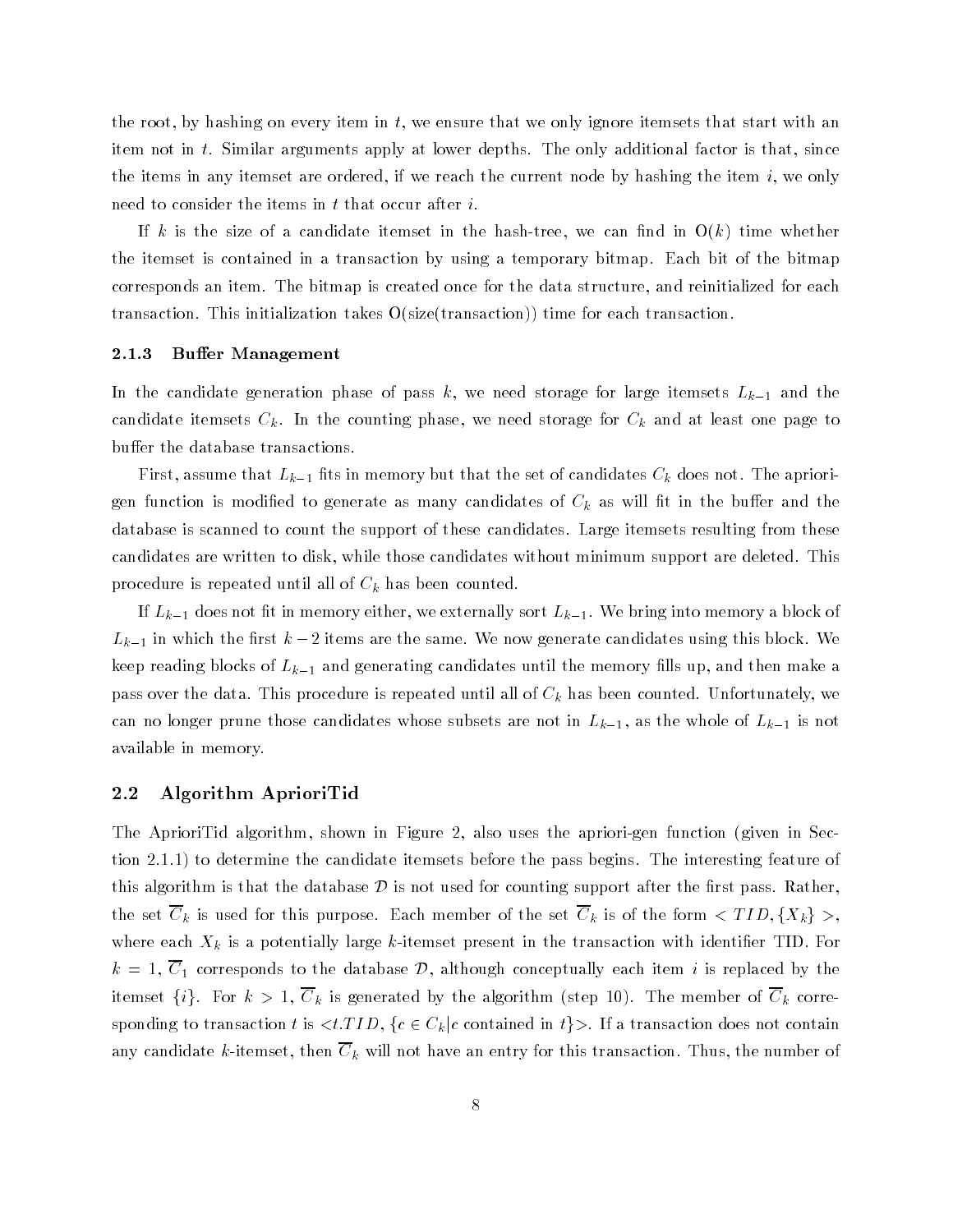entries in  $\overline{C}_k$  may be smaller than the number of transactions in the database, especially for large values of k. In addition, for large values of k, each entry may be smaller than the corresponding transaction because very few candidates may be contained in the transaction. However, for small values for k, each entry may be larger than the corresponding transaction because an entry in  $C_k$ includes all candidate  $k$ -itemsets contained in the transaction. We further explore this trade-off in Section 4.

We establish the correctness of the algorithm in Section 2.2.1. In Section 2.2.2, we give the data structures used to implement the algorithm, and we discuss buffer management in Section 2.2.3.

1)  $L_1 = \{\text{large 1-itemsets}\};$ 2)  $\overline{C}_1$  = database  $\mathcal{D}$ ; 3) for (  $k = 2$ ;  $L_{k-1} \neq \emptyset$ ;  $k++$  ) do begin 4)  $C_k = \text{apriori-gen}(L_{k-1});$  // New candidates - see Section 2.1.1 5)  $\overline{C}_k = \emptyset;$ 6) forall entries  $t \in \overline{C}_{k-1}$  do begin 7)  $\frac{1}{2}$  determine candidate itemsets in  $C_k$  contained in the transaction with identifier t. TID  $C_t = \{c \in C_k \mid (c - c[k]) \in t$  set-of-itemsets  $\wedge (c - c[k-1]) \in t$  set-of-itemsets; 8) for all candidates  $c \in C_t$  do 9)  $c \text{.count++};$ 10) if  $(C_t \neq \emptyset)$  then  $\overline{C}_k$  += < t.TID,  $C_t$  >;  $11)$ 12)  $L_k = \{c \in C_k \mid c:\text{count} \ge \text{minsup}\}\$ 13) end 14) Answer  $= \bigcup_k L_k$ ; Figure 2: Algorithm AprioriTid

Example Consider the database in Figure 3 and assume that minimum support is 2 transactions. Calling apriori-gen with  $L_1$  at step 4 gives the candidate itemsets  $C_2$ . In steps 6 through 10, we count the support of candidates in C2 by iterating over the entries in C1 and generate C2. The entries in C2. The entries in C2. The entries in C2. The entries in C2. The entries in C2. The entries in C2. The entries in C count the support of candidates in  $C_2$  by iterating over the entries in  $\overline{C}_1$  and generate  $\overline{C}_2$ . The first<br>entry in  $\overline{C}_1$  is  $\{ \{1\} \{3\} \{4\} \}$ , corresponding to transaction 100. The  $C_t$  at step 7 corre entry in  $\overline{C}_1$  is { {1} {3} {4} }, corresponding to transaction 100. The  $C_t$  at step 7 corresponding to this entry t is { {1 3} }, because {1 3} is a member of  $C_2$  and both ({1 3} - {1}) and ({1 3} - $\{3\}$ ) are members of t.set-of-itemsets.

Calling apriori-gen with  $L_2$  gives  $C_3$ . Making a pass over the data with  $\overline{C}_2$  and  $C_3$  generates  $\overline{C}_3$ . Note that there is no entry in  $\overline{C}_3$  for the transactions with TIDs 100 and 400, since they do not contain any of the itemsets in  $C_3$ . The candidate  $\{235\}$  in  $C_3$  turns out to be large and is the only member of  $L_3$ . When we generate  $C_4$  using  $L_3$ , it turns out to be empty, and we terminate.

#### 2.2.1 Correctness

Rather than using the database transactions, AprioriTid uses the entries in  $\overline{C}_k$  to count the support of candidates in  $C_k$ . To simplify the proof, we assume that in step 10 of AprioriTid, we always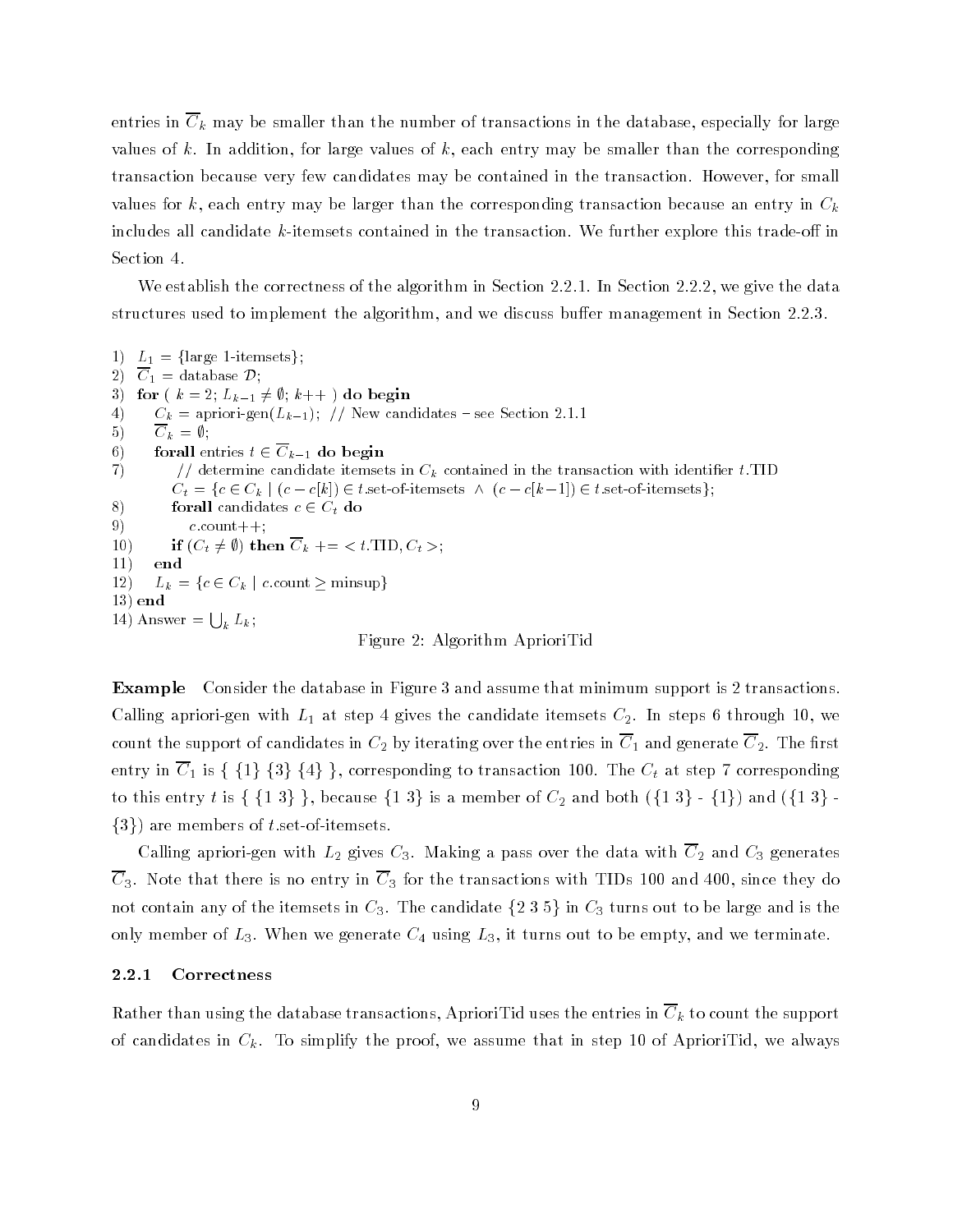

Figure 3: Example

add  $$  to  $\overline{C}_k$ , rather than adding an entry only when  $C_t$  is non-empty. For correctness, we need to establish that the set  $C_t$  generated in step 7 in the kth pass is the same as the set of candidate k-itemsets in  $C_k$  contained in the transaction with identifier t.TID.

We say that the set  $\overline{C}_k$  is *complete* if  $\forall t \in \overline{C}_k$ , t.set-of-itemsets includes all large k-itemsets contained in the transaction with identifier t.TID. We say that the set  $\overline{C}_k$  is correct if  $\forall t \in \overline{C}_k$ .  $t$  set-of-itemsets does not include any  $k$ -itemset not contained in the transaction with identifier t. TID. The set  $L_k$  is correct if it is the same as the set of all large k-itemsets. We say that the set  $C_t$  generated in step 7 in the kth pass is *correct* if it is the same as the set of candidate k-itemsets in  $C_k$  contained in the transaction with identifier t.TID.

**Lemma** 1  $\forall k > 1$ , if  $\overline{C}_{k-1}$  is correct and complete and  $L_{k-1}$  is correct, then the set  $C_t$  generated in step 7 in the kth pass is the same as the set of candidate k-itemsets in  $C_k$  contained in the transaction with identifier t. TID.

By simple rewriting, a candidate itemset  $c = c[1] \cdot c[2] \cdot \ldots \cdot c[k]$  is present in transaction t.TID if and only if both  $c^1 = (c - c[k])$  and  $c^2 = (c - c[k-1])$  are in transaction t.TID. Since  $C_k$  was obtained by calling apriori-gen $(L_{k-1})$ , all subsets of  $c \in C_k$  must be large. So,  $c^1$  and  $c^2$  must be large itemsets. Thus, if  $c \in C_k$  is contained in transaction t.TID,  $c^1$  and  $c^2$  must be members of t.set-of-itemsets since  $\overline{C}_{k-1}$  is complete Hence c will be a member of  $C_t$ . Since  $\overline{C}_{k-1}$  is correct, if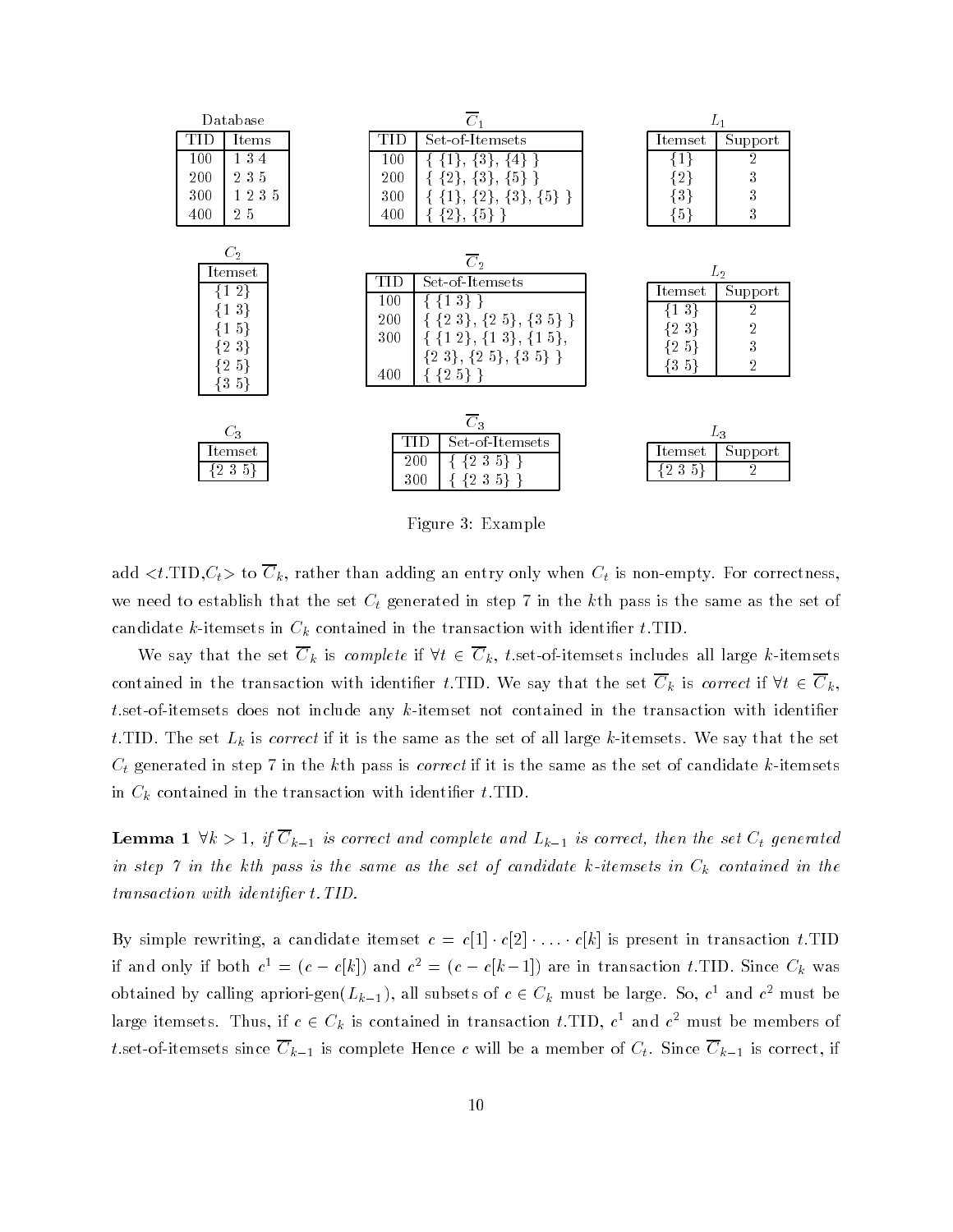$c^{\pm}$  (c ) is not present in transaction  $t$ .11D then  $c^{\pm}$  (c ) is not contained in  $t$  set-of-itemsets. Hence, if  $c \in C_k$  is not contained in transaction t.TID, c will not be a member of  $C_t$ .

**Lemma 2**  $\forall k > 1$ , if  $L_{k-1}$  is correct and the set  $C_t$  generated in step 7 in the kth pass is the same as the set of candidate k-itemsets in  $C_k$  contained in the transaction with identifier t. TID, then the set  $\overline{C}_k$  is correct and complete.

Since the apriori-gen function guarantees that  $C_k \supseteq L_k$ , the set  $C_t$  includes all large k-itemsets contained in t.TID. These are added in step 10 to  $\overline{C}_k$  and hence  $\overline{C}_k$  is complete. Since  $C_t$  only includes itemsets contained in the transaction t.TID, and only itemsets in  $C_t$  are added to  $C_k$ , it follows that  $\overline{C}_k$  is correct.  $\Box$ 

**Theorem 1**  $\forall k > 1$ , the set  $C_t$  generated in step 7 in the kth pass is the same as the set of candidate k-itemsets in  $C_k$  contained in the transaction with identifier t. TID.

We first prove by induction on k that the set  $\overline{C}_k$  is correct and complete and  $L_k$  correct for all  $k \geq 1$ . For  $k = 1$ , this is trivially true since  $\overline{C}_1$  corresponds to the database D. By definition,  $L_1$ is also correct. Assume this holds for  $k = n$ . From Lemma 1, the set  $C_t$  generated in step 7 in the  $(n+1)$ th pass will consist of exactly those itemsets in  $C_{n+1}$  contained in the transaction with identifier t.TID. Since the apriori-gen function guarantees that  $C_{n+1} \supseteq L_{n+1}$  and  $C_t$  is correct,  $L_{n+1}$  will be correct. ¿From Lemma 2, the set  $\overline{C}_{n+1}$  will be correct and complete.

Since  $\overline{C}_k$  is correct and complete and  $L_k$  correct for all  $k\geq 1,$  the theorem follows directly from Lemma 1.  $\Box$ 

# 2.2.2 Data Structures

We assign each candidate itemset a unique number, called its ID. Each set of candidate itemsets  $C_k$  is kept in an array indexed by the IDs of the itemsets in  $C_k$ . A member of  $\overline{C}_k$  is now of the form  $\langle$  TID,  $\{$ ID}  $>$ . Each  $\overline{C}_k$  is stored in a sequential structure.

The apriori-gen function generates a candidate k-itemset  $c_k$  by joining two large  $(k-1)$ -itemsets. We maintain two additional fields for each candidate itemset: i) generators and ii) extensions. The generators field of a candidate itemset  $c_k$  stores the IDs of the two large  $(k-1)$ -itemsets whose join generated  $c_k$ . The extensions field of an itemset  $c_k$  stores the IDs of all the  $(k+1)$ -candidates that are extensions of  $c_k$ . Thus, when a candidate  $c_k$  is generated by joining  $\iota_{\bar{k}-1}$  and  $\iota_{\bar{k}-1}$ , we save the IDs of  $i_{k-1}$  and  $i_{k-1}$  in the generators field for  $c_k$ . At the same time, the ID of  $c_k$  is added to the extensions neig of  $\iota_{\bar{k}-1}$ .

We now describe how Step 7 of Figure 2 is implemented using the above data structures. Recall that the t.set-of-itemsets field of an entry t in  $\overline{C}_{k-1}$  gives the IDs of all  $(k-1)$ -candidates contained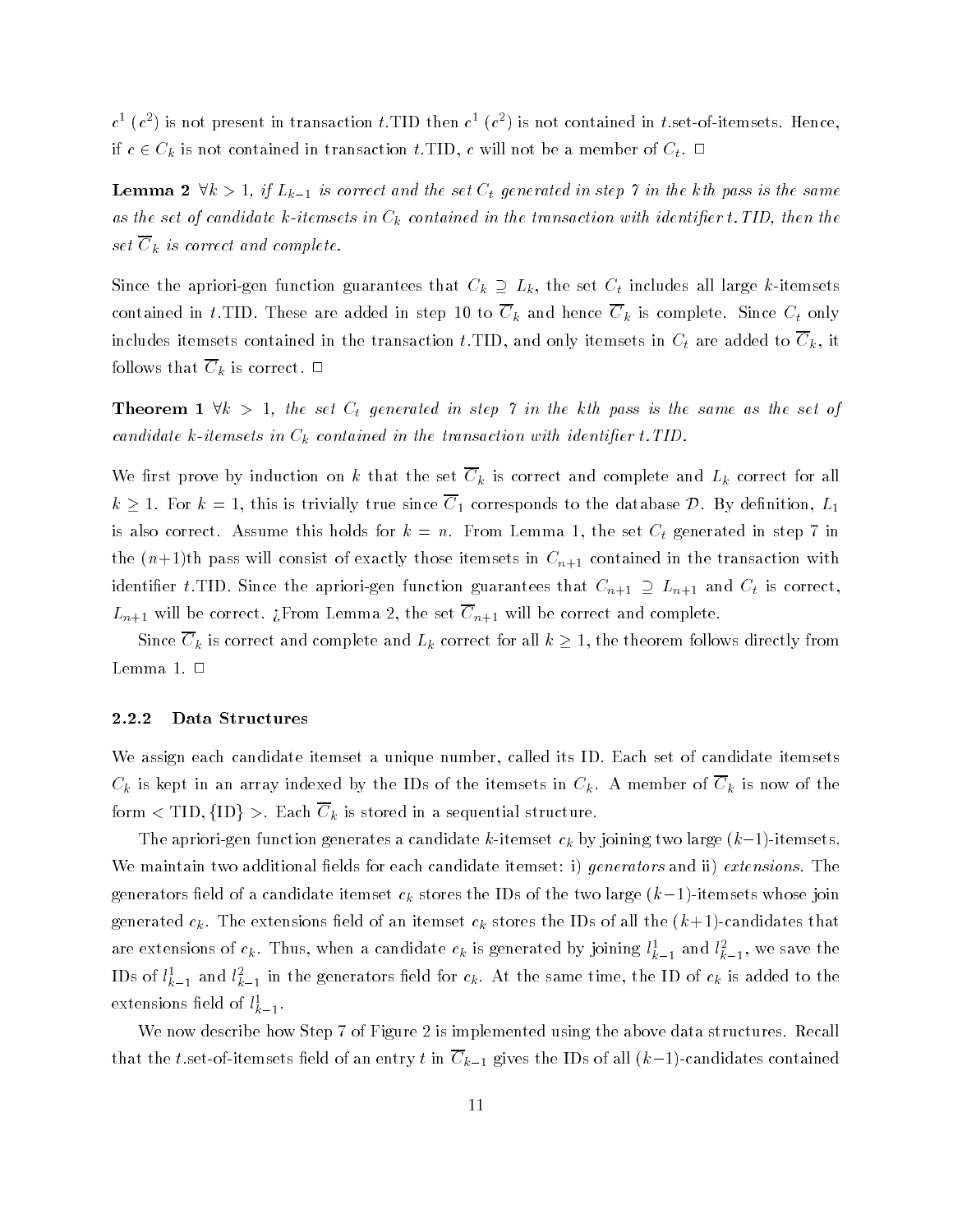in transaction t.TID. For each such candidate  $c_{k-1}$  the extensions field gives  $T_k$ , the set of IDs of all the candidate k-itemsets that are extensions of  $c_{k-1}$ . For each  $c_k$  in  $T_k$ , the generators field gives the IDs of the two itemsets that generated  $c_k$ . If these itemsets are present in the entry for t.set-of-itemsets, we can conclude that  $c_k$  is present in transaction t.TID, and add  $c_k$  to  $C_t$ .

We actually need to store only  $t_{k-1}$  in the generators held, since we reached  $c_k$  starting from the ID of  $l_{L-1}^+$  in  $l_+$  we omitted this optimization in the above description to simplify exposition. Given an ID and the data structures above, we can find the associated candidate itemset in constant time. We can also find in constant time whether or not an ID is present in the  $t$  set-of-itemsets field by using a temporary bitmap. Each bit of the bitmap corresponds to an ID in  $C_k$ . This bitmap is created once at the beginning of the pass and is reinitialized for each entry t of  $\overline{C}_k$ .

#### 2.2.3 Buffer Management

In the kth pass, AprioriTid needs memory for  $L_{k-1}$  and  $C_k$  during candidate generation. During the counting phase, it needs memory for  $C_{k-1}$ ,  $C_k$ , and a page each for  $\overline{C}_{k-1}$  and  $\overline{C}_k$ . Note that the entries in  $\overline{C}_{k-1}$  are needed sequentially and that the entries in  $\overline{C}_k$  can be written to disk as they are generated.

At the time of candidate generation, when we join  $L_{k-1}$  with itself, we fill up roughly half the buffer with candidates. This allows us to keep the relevant portions of both  $C_k$  and  $C_{k-1}$  in memory during the counting phase. In addition, we ensure that all candidates with the same first  $(k-1)$ items are generated at the same time.

The computation is now effectively partitioned because none of the candidates in memory that turn out to large at the end of the pass will join with any of the candidates not yet generated to derive potentially large itemsets. Hence we can assume that the candidates in memory are the only candidates in  $C_k$  and find all large itemsets that are extensions of candidates in  $C_k$  by running the algorithm to completion. This may cause further partitioning of the computation downstream. Having thus run the algorithm to completion, we return to  $L_{k-1}$ , generate some more candidates in  $C_k$ , count them, and so on. Note that the prune step of the apriori-gen function cannot be applied after partitioning because we do not know all the large k-itemsets.

When  $L_k$  does not fit in memory, we need to externally sort  $L_k$  as in the buffer management scheme used for Apriori.

# 3 Discovering Rules

The association rules that we consider here are somewhat more general than in [AIS93b] in that we allow a consequent to have more than one item; rules in [AIS93b] were limited to single item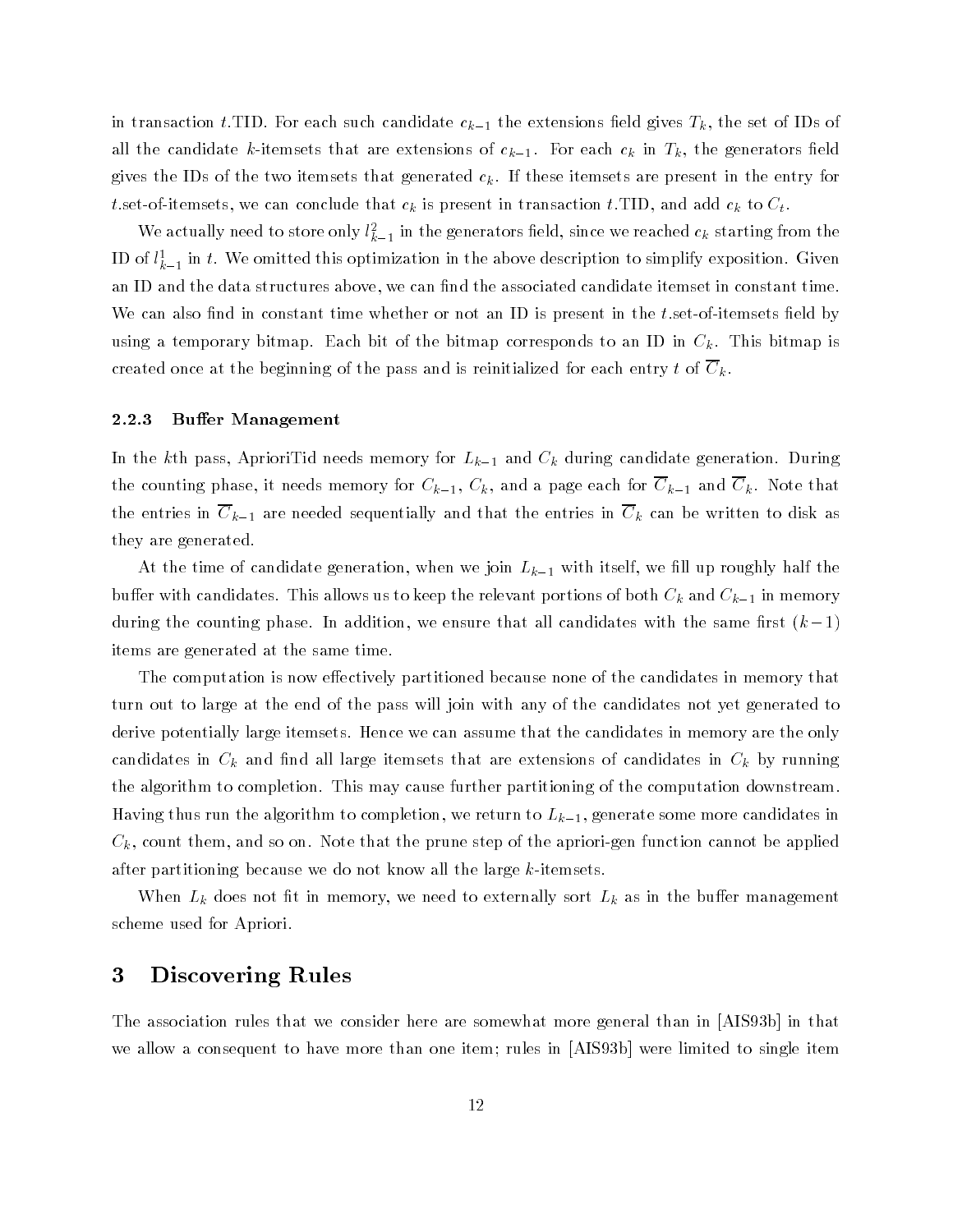consequents. We first give a straightforward generalization of the algorithm in [AIS93b] and then present a faster algorithm.

To generate rules, for every large itemset  $l$ , we find all non-empty subsets of  $l$ . For every such subset a, we output a rule of the form  $a \implies (l - a)$  if the ratio of support(l) to support(a) is at least *minconf*. We consider all subsets of  $l$  to generate rules with multiple consequents. Since the large itemsets are stored in hash tables, the support counts for the subset itemsets can be found efficiently.

We can improve the above procedure by generating the subsets of a large itemset in a recursive depth-first fashion. For example, given an itemset  $ABCD$ , we first consider the subset  $ABC$ , then AB, etc. Then if a subset a of a large itemset l does not generate a rule, the subsets of a need not be considered for generating rules using *l*. For example, if  $ABC \implies D$  does not have enough confidence, we need not check whether  $AB \implies CD$  holds. We do not miss any rules because the support of any subset  $\tilde{a}$  of a must be as great as the support of a. Therefore, the confidence of the rule  $\tilde{a} \implies (l - \tilde{a})$  cannot be more than the confidence of  $a \implies (l - a)$ . Hence, if a did not yield a rule involving all the items in  $l$  with  $a$  as the antecedent, neither will  $\tilde{a}$ . The following algorithm embodies these ideas:

// Simple Algorithm **forall** large itemsets  $l_k$ ,  $k \geq 2$  do call genrules $(l_k, l_k);$ 

// The genrules generates all valid rules  $\tilde{a} \implies (l_k - \tilde{a})$ , for all  $\tilde{a} \subset a_m$ **procedure genrules**( $l_k$ : large k-itemset,  $a_m$ : large m-itemset) 1)  $A = \{(m-1)$ -itemsets  $a_{m-1} \mid a_{m-1} \subset a_m \};$ 2) forall  $a_{m-1} \in A$  do begin 3) conf =  $\text{support}(l_k)/\text{support}(a_{m-1});$ 4) if  $(\text{conf} \geq \text{minconf})$  then begin 7) output the rule  $a_{m-1} \Longrightarrow (l_k - a_{m-1})$ , with confidence  $=$  conf and support  $=$  support $(l_k)$ ; 8) if  $(m-1>1)$  then 9) call genrules( $l_k, a_{m-1}$ ); // to generate rules with subsets of  $a_{m-1}$  as the antecedents 10) end 11) end

### 3.1 A Faster Algorithm

We showed earlier that if  $a \implies (l - a)$  does not hold, neither does  $\tilde{a} \implies (l - \tilde{a})$  for any  $\tilde{a} \subset a$ . By rewriting, it follows that for a rule  $(l - c) \implies c$  to hold, all rules of the form  $(l - \tilde{c}) \implies \tilde{c}$  must also hold, where  $\tilde{c}$  is a non-empty subset of c. For example, if the rule  $AB \implies CD$  holds, then the rules  $ABC \implies D$  and  $ABD \implies C$  must also hold.

Consider the above property that for a given large itemset, if a rule with consequent c holds then so do rules with consequents that are subsets of c. This is similar to the property that if an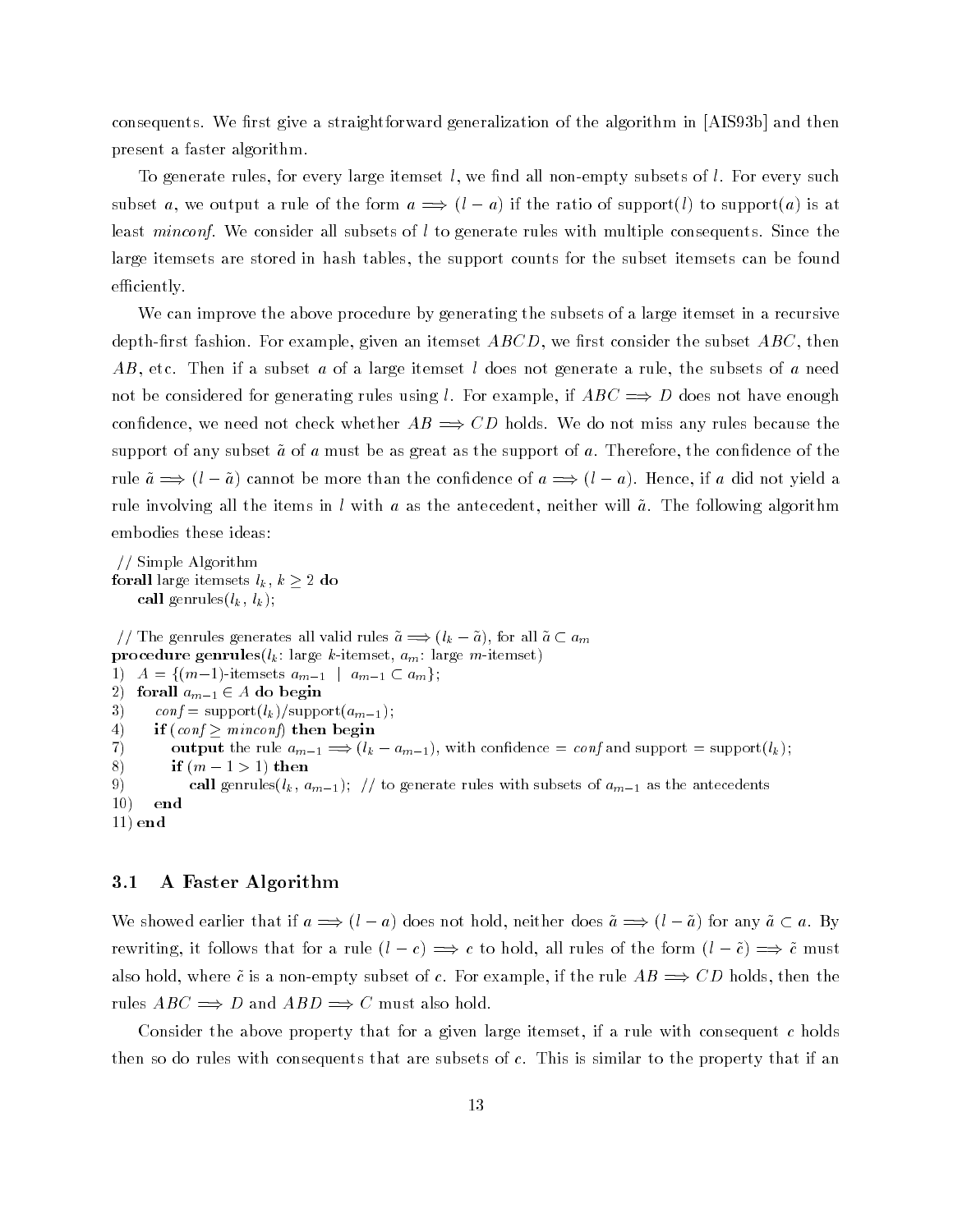itemset is large then so are all its subsets. ¿From a large itemset l, therefore, we first generate all rules with one item in the consequent. We then use the consequents of these rules and the function apriori-gen in Section 2.1.1 to generate all possible consequents with two items that can appear in a rule generated from l, etc. An algorithm using this idea is given below. The rules having one-item consequents in step 2 of this algorithm can be found by using a modied version of the preceding genrules function in which steps 8 and 9 are deleted to avoid the recursive call.

```
// Faster Algorithm
1) forall large k-itemsets l_k, k \geq 2 do begin
2) H_1 = \{ \text{consequences of rules derived from } l_k \text{ with one item in the consequent } \};3) call ap-genrules(l_k, H_1);4) end
procedure ap-genrules(l_k: large k-itemset, H_m: set of m-item consequents)
    if (k > m + 1) then begin
       H_{m+1} = apriori-gen(H_m);forall h_{m+1} \in H_{m+1} do begin
          \text{conf} = \text{support}(l_k)/\text{support}(l_k - h_{m+1});if (\text{conf} \geq \text{minconf}) then
             output the rule (l_k - h_{m+1}) \Longrightarrow h_{m+1} with confidence = conf and support = support(l_k);
          else
             delete h_{m+1} from H_{m+1};
       end
       call ap-genrules(l_k, H_{m+1});
    end
```
As an example of the advantage of this algorithm, consider a large itemset ABCDE. Assume that  $ACDE \implies B$  and  $ABCE \implies D$  are the only one-item consequent rules derived from this itemset that have the minimum condence. If we use the simple algorithm, the recursive call genrules(ABCDE, ACDE) will test if the two-item consequent rules  $ACD \implies BE$ ,  $ADE \implies BC$ ,  $CDE \implies BA$ , and  $ACE \implies BD$  hold. The first of these rules cannot hold, because  $E \subset BE$ , and  $ABCD \implies E$  does not have minimum confidence. The second and third rules cannot hold for similar reasons. The call genrules  $(ABCDE, ABCE)$  will test if the rules  $ABC \implies DE$ .  $ABE \implies DC, BCE \implies DA$  and  $ACE \implies BD$  hold, and will find that the first three of these rules do not hold. In fact, the only two-item consequent rule that can possibly hold is  $ACE \implies BD$ . where  $B$  and  $D$  are the consequents in the valid one-item consequent rules. This is the only rule that will be tested by the faster algorithm.

# 4 Performance

To assess the relative performance of the algorithms for discovering large itemsets, we performed several experiments on an IBM RS/6000 530H workstation with a CPU clock rate of 33 MHz, 64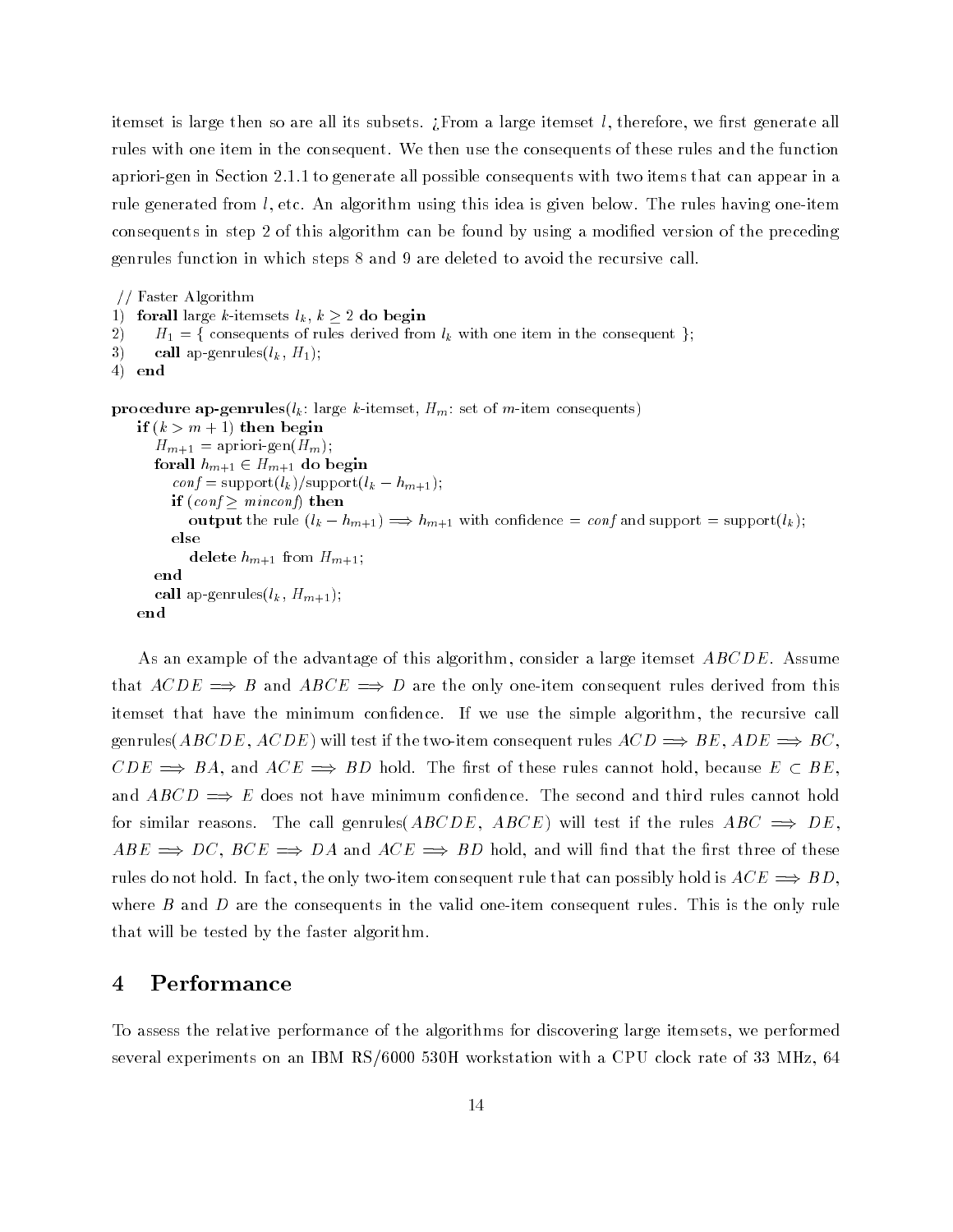MB of main memory, and running AIX 3.2. The data resided in the AIX le system and was stored on a 2GB SCSI 3.5" drive, with measured sequential throughput of about 2 MB/second.

We first give an overview of the AIS [AIS93b] and SETM [HS93] algorithms against which we compare the performance of the Apriori and AprioriTid algorithms. We then describe the synthetic datasets used in the performance evaluation and show the performance results. Next, we show the performance results for three real-life datasets obtained from a retail and a direct mail company. Finally, we describe how the best performance features of Apriori and AprioriTid can be combined into an AprioriHybrid algorithm and demonstrate its scale-up properties.

# 4.1 The AIS Algorithm

Figure 4 summarizes the essence of the AIS algorithm (see [AIS93b] for further details). Candidate itemsets are generated and counted on-the-fly as the database is scanned. After reading a transaction, it is determined which of the itemsets that were found to be large in the previous pass are contained in this transaction (step 5). New candidate itemsets are generated by extending these large itemsets with other items in the transaction (step 7). A large itemset l is extended with only those items that are large and occur later in the lexicographic ordering of items than any of the items in l. The candidates generated from a transaction are added to the set of candidate itemsets maintained for the pass, or the counts of the corresponding entries are increased if they were created by an earlier transaction (step 9).

1)  $L_1 = \{\text{large 1-itemsets}\};$ 2) for  $(k = 2; L_{k-1} \neq \emptyset; k++)$  do begin<br>
3)  $C_k = \emptyset;$ <br>
4) forall transactions  $t \in \mathcal{D}$  do begin 3)  $C_k = \emptyset;$ 5)  $L_t = \text{subset}(L_{k-1}, t);$  // Large itemsets contained in t 6) for all large itemsets  $l_t \in L_t$  do begin 7)  $C_t = 1$ -extensions of  $l_t$  contained in t; // Candidates contained in t 8) for all candidates  $c \in C_t$  do 9) if  $(c \in C_k)$  then add 1 to the count of c in the corresponding entry in  $C_k$ else add c to  $C_k$  with a count of 1; 10) end 11)  $L_k = \{c \in C_k \mid c:\text{count} \geq \text{minsup}\}\$ 12) end 13) Answer  $= \bigcup_k L_k$ ; Figure 4: Algorithm AIS

Data Structures The data structures required for maintaining large and candidate itemsets were not specied in [AIS93b]. We store the large itemsets in a dynamic multi-level hash table to make the subset operation in step 5 fast, using the algorithm described in Section 2.1.2. Candidate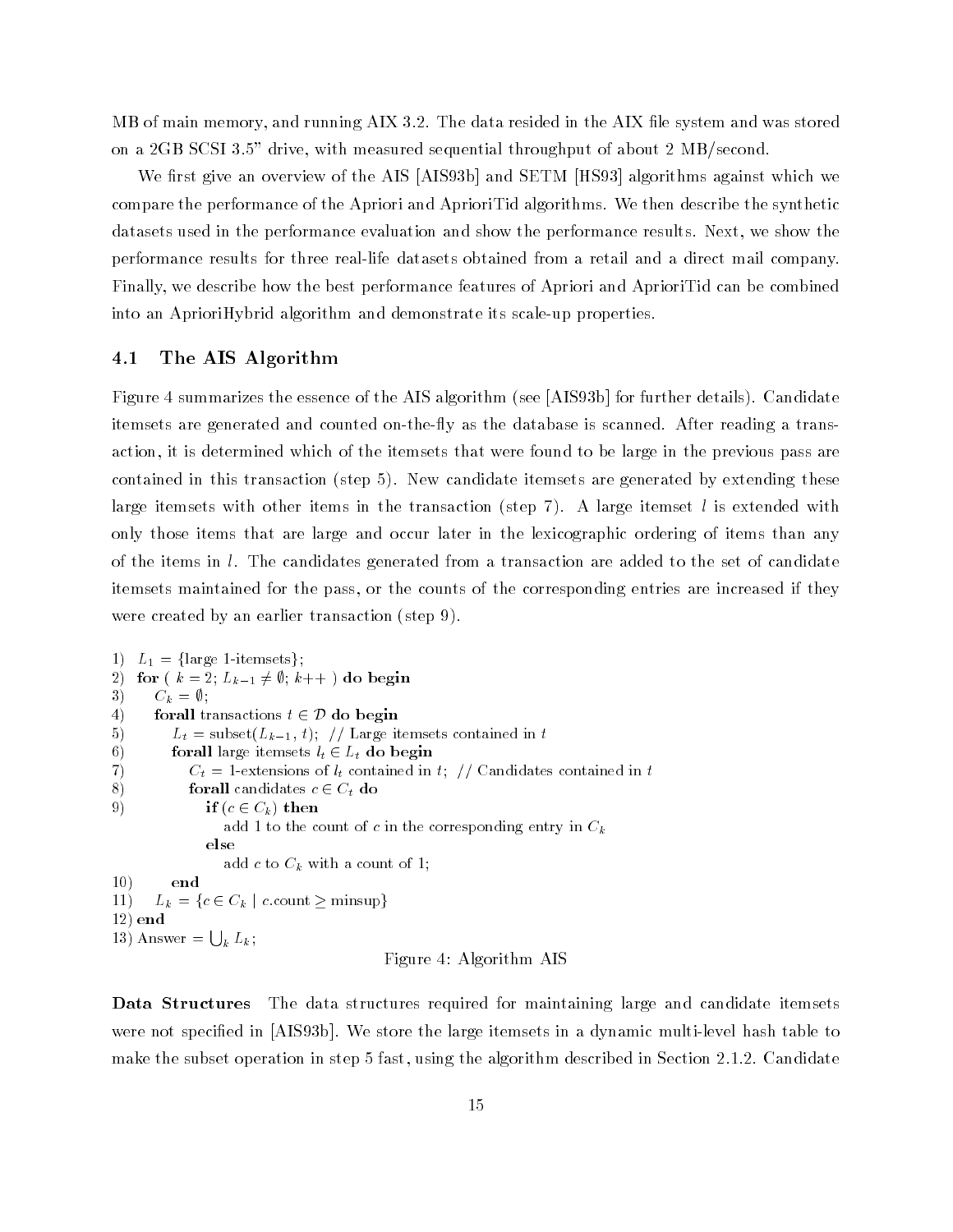itemsets are kept in a hash table associated with the respective large itemsets from which they originate in order to make the membership test in step 9 fast.

Buffer Management When a newly generated candidate itemset causes the buffer to overflow we discard from memory the corresponding large itemset and all candidate itemsets generated from it. This reclamation procedure is executed as often as necessary during a pass. The large itemsets discarded in a pass are extended in the next pass. This technique is a simplified version of the buffer management scheme presented in [AIS93b].

### 4.2 The SETM Algorithm

The SETM algorithm [HS93] was motivated by the desire to use SQL to compute large itemsets. Our description of this algorithm in Figure 5 uses the same notation as used for the other algorithms, but is functionally identical to the SETM algorithm presented in [HS93].  $\overline{C}_k$  ( $\overline{L}_k$ ) in Figure 5 represents the set of candidate (large) itemsets in which the TIDs of the generating transactions have been associated with the itemsets. Each member of these sets is of the form  $\langle TID,$ itemset  $\rangle$ .

Like AIS, the SETM algorithm also generates candidates on-the-fly based on transactions read from the database. It thus generates and counts every candidate itemset that the AIS algorithm generates. However, to use the standard SQL join operation for candidate generation, SETM separates candidate generation from counting. It saves a copy of the candidate itemset together with the TID of the generating transaction in a sequential structure (step 9). At the end of the pass, the support count of candidate itemsets is determined by sorting (step 12) and aggregating this sequential structure (step 13).

SETM remembers the TIDs of the generating transactions with the candidate itemsets. To avoid needing a subset operation, it uses this information to determine the large itemsets contained in the transaction read (step 6).  $\overline{L}_k \subseteq \overline{C}_k$  and is obtained by deleting those candidates that do not have minimum support (step 13). Assuming that the database is sorted in TID order, SETM can easily find the large itemsets contained in a transaction in the next pass by sorting  $\overline{L}_k$  on TID (step 15). In fact, it needs to visit every member of  $\overline{L}_k$  only once in the TID order, and the candidate generation in steps 5 through 11 can be performed using the relational merge-join operation [HS93].

The disadvantage of this approach is mainly due to the size of candidate sets  $\overline{C}_k$ . For each candidate itemset, the candidate set now has as many entries as the number of transactions in which the candidate itemset is present. Moreover, when we are ready to count the support for candidate itemsets at the end of the pass,  $\overline{C}_k$  is in the wrong order and needs to be sorted on itemsets (step 12). After counting and pruning out small candidate itemsets that do not have minimum support, the resulting set  $\overline{L}_k$  needs another sort on TID (step 15) before it can be used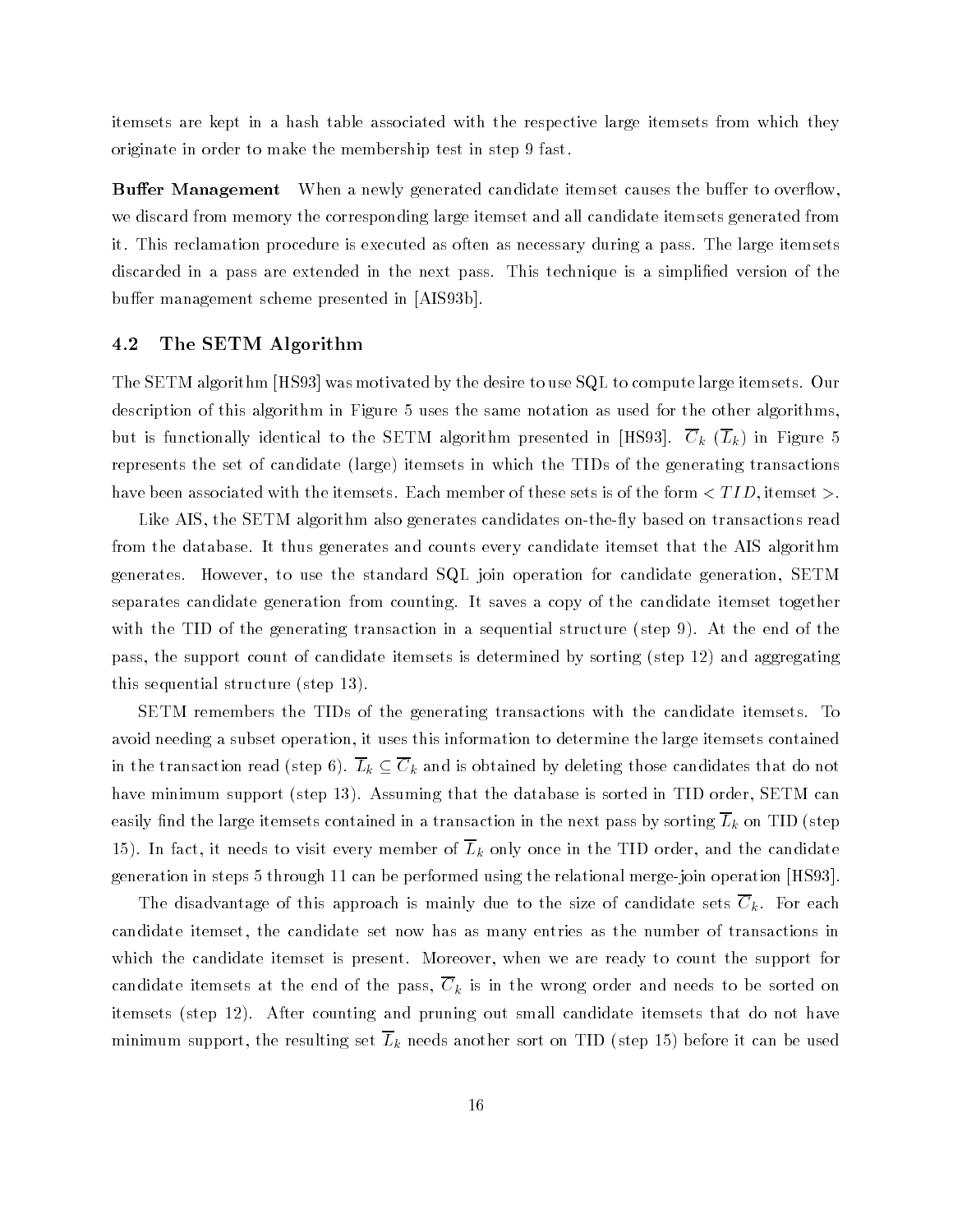for generating candidates in the next pass.

1)  $L_1 = \{\text{large 1-itemsets}\};$ 2)  $\overline{L}_1 = \{\text{Large 1-itemsets together with the TIDs in which they appear, sorted on TID}\};$ 3) for  $(k = 2; L_{k-1} \neq \emptyset; k++)$  do begin<br>
4)  $\overline{C}_k = \emptyset;$ <br>
5) forall transactions  $t \in \mathcal{D}$  do begin 4)  $\overline{C}_k = \emptyset;$ 6)  $L_t = \{l \in \overline{L}_{k-1} \mid l.\text{TID} = t.\text{TID}\}\;/\;/\; \text{Large } (k-1)\text{-itemsets contained in } t$ 7) for all large itemsets  $l_t \in L_t$  do begin 8)  $C_t = 1$ -extensions of  $l_t$  contained in t; // Candidates in t 9)  $\overline{C}_k$  += {< t.TID,  $c > | c \in C_t$ }; 10) end 11) end 12) sort  $\overline{C}_k$  on itemsets; 13) delete all itemsets  $c \in \overline{C}_k$  for which c.count  $\lt$  minsup giving  $\overline{L}_k$ ; 14)  $L_k = \{ \langle l \text{.itemset, count of } l \text{ in } \overline{L}_k \rangle \mid l \in \overline{L}_k \}; \text{ // Combined with step 13}$ 15) sort  $L_k$  on TID; 16) end 17) Answer  $= \bigcup_k L_k$ ; Figure 5: Algorithm SETM

**Buffer Management** The performance of the SETM algorithm critically depends on the size of the set  $\overline{C}_k$  relative to the size of memory. If  $\overline{C}_k$  fits in memory, the two sorting steps can be performed using an in-memory sort. In [HS93],  $\overline{C}_k$  was assumed to fit in main memory and buffer management was not discussed.

If  $\overline{C}_k$  is too large to fit in memory, we write the entries in  $\overline{C}_k$  to disk in FIFO order when the buffer allocated to the candidate itemsets fills up, as these entries are not required until the end of the pass. However,  $\overline{C}_k$  now requires two external sorts.

# 4.3 Generation of Synthetic Data

We generated synthetic transactions to evaluate the performance of the algorithms over a large range of data characteristics. These transactions mimic the transactions in the retailing environment. Our model of the "real" world is that people tend to buy sets of items together. Each such set is potentially a maximal large itemset. An example of such a set might be sheets, pillow case, comforter, and ruffles. However, some people may buy only some of the items from such a set. For instance, some people might buy only sheets and pillow case, and some only sheets. A transaction may contain more than one large itemset. For example, a customer might place an order for a dress and jacket when ordering sheets and pillow cases, where the dress and jacket together form another large itemset. Transaction sizes are typically clustered around a mean and a few transactions have many items. Typical sizes of large itemsets are also clustered around a mean, with a few large itemsets having a large number of items.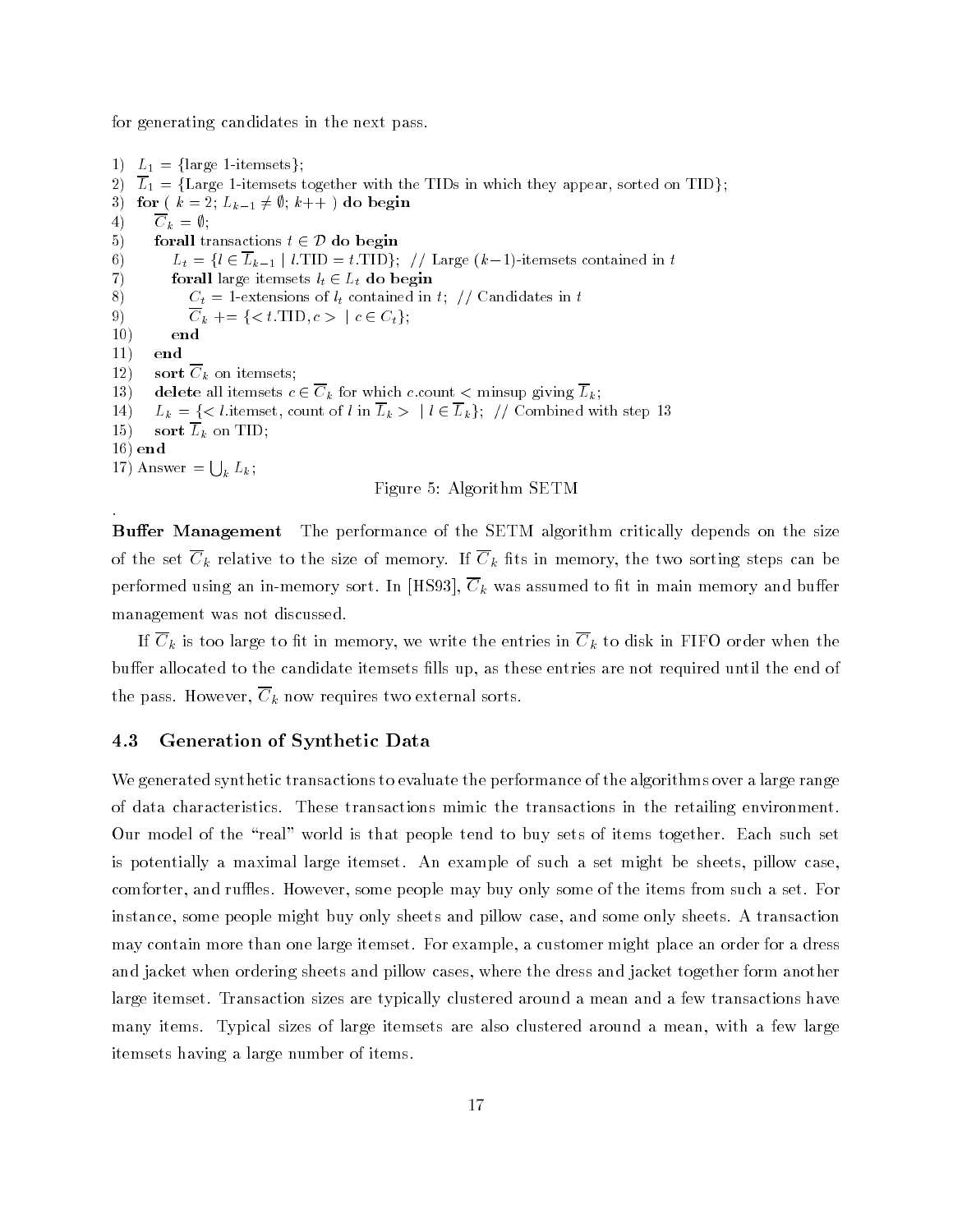To create a dataset, our synthetic data generation program takes the parameters shown in Table 2.

|  |  | Table 2: Parameters |
|--|--|---------------------|
|--|--|---------------------|

|   | Number of transactions                                 |
|---|--------------------------------------------------------|
| T | Average size of the Transactions                       |
| I | Average size of the maximal potentially large Itemsets |
| L | Number of maximal potentially large itemsets           |
| N | Number of items                                        |

We first determine the size of the next transaction. The size is picked from a Poisson distribution with mean  $\mu$  equal to  $|T|$ . Note that if each item is chosen with the same probability p, and there are  $N$  items, the expected number of items in a transaction is given by a binomial distribution with parameters N and p, and is approximated by a Poisson distribution with mean  $N p$ .

We then assign items to the transaction. Each transaction is assigned a series of potentially large itemsets. If the large itemset on hand does not fit in the transaction, the itemset is put in the transaction anyway in half the cases, and the itemset is moved to the next transaction the rest of the cases.

Large itemsets are chosen from a set  $\mathcal T$  of such itemsets. The number of itemsets in  $\mathcal T$  is set to |L|. There is an inverse relationship between |L| and the average support for potentially large itemsets. An itemset in  $\mathcal T$  is generated by first picking the size of the itemset from a Poisson distribution with mean  $\mu$  equal to |I|. Items in the first itemset are chosen randomly. To model the phenomenon that large itemsets often have common items, some fraction of items in subsequent itemsets are chosen from the previous itemset generated. We use an exponentially distributed random variable with mean equal to the *correlation level* to decide this fraction for each itemset. The remaining items are picked at random. In the datasets used in the experiments, the correlation level was set to 0.5. We ran some experiments with the correlation level set to 0.25 and 0.75 but did not find much difference in the nature of our performance results.

Each itemset in  $\mathcal T$  has a weight associated with it, which corresponds to the probability that this itemset will be picked. This weight is picked from an exponential distribution with unit mean, and is then normalized so that the sum of the weights for all the itemsets in  $\mathcal T$  is 1. The next itemset to be put in the transaction is chosen from T by tossing an |L|-sided weighted coin, where the weight for a side is the probability of picking the associated itemset.

To model the phenomenon that all the items in a large itemset are not always bought together, we assign each itemset in  $\mathcal T$  a *corruption level c*. When adding an itemset to a transaction, we keep dropping an item from the itemset as long as a uniformly distributed random number between 0 and 1 is less than c. Thus for an itemset of size l, we will add l items to the transaction  $1 - c$  of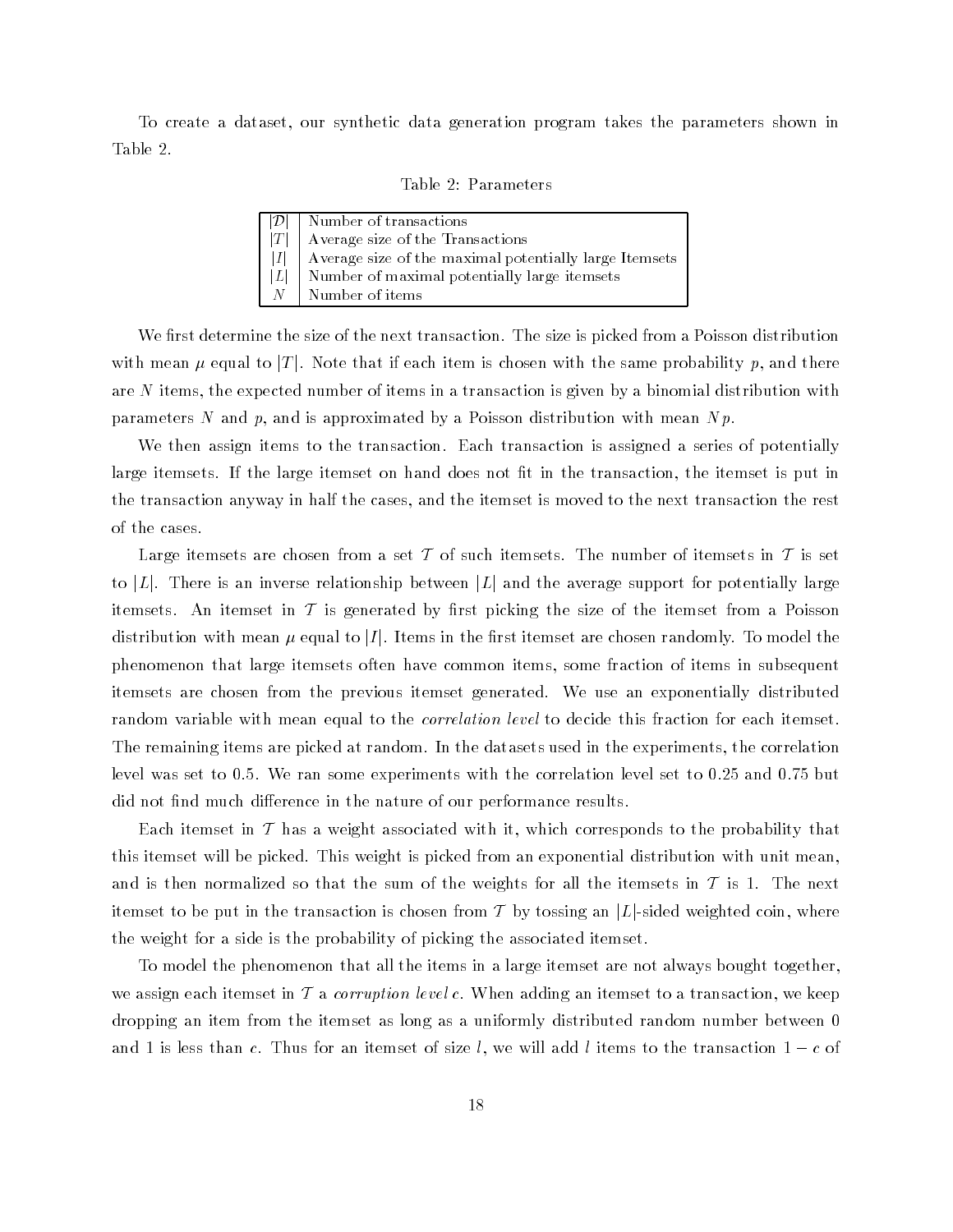the time,  $l-1$  items  $c(1-c)$  of the time,  $l-2$  items  $c^2(1-c)$  of the time, etc. The corruption level for an itemset is fixed and is obtained from a normal distribution with mean 0.5 and variance 0.1.

We generated datasets by setting  $N = 1000$  and  $|L| = 2000$ . We chose 3 values for  $|T|$ : 5, 10, and 20. We also chose 3 values for  $|I|$ : 2, 4, and 6. The number of transactions was to set to 100,000 because, as we will see in Section 4.4, SETM could not be run for larger values. However, for our scale-up experiments, we generated datasets with up to 10 million transactions (838MB for  $|T| = 20$ ). Table 3 summarizes the dataset parameter settings. For the same  $|T|$  and  $|D|$  values, the size of datasets in megabytes were roughly equal for the different values of  $|I|$ .

| Name                                                |    | D    | Size in Megabytes |
|-----------------------------------------------------|----|------|-------------------|
| T5.I2.D100K                                         | 5  | 100K | 2.4               |
| T10.I2.D100K                                        | 10 | 100K | 4.4               |
| T <sub>10</sub> . <sub>14</sub> .D <sub>100</sub> K | 10 | 100K |                   |
| T <sub>20</sub> 12 D <sub>100</sub> K               | 20 | 100K | 8.4               |
| T <sub>20</sub> .14.D <sub>100</sub> K              | 20 | 100K |                   |
| T <sub>20</sub> I <sub>6</sub> D <sub>100</sub> K   | 20 | 100K |                   |

Table 3: Parameter settings (Synthetic datasets)

### 4.4 Experiments with Synthetic Data

Figure 6 shows the execution times for the six synthetic datasets given in Table 3 for decreasing values of minimum support. As the minimum support decreases, the execution times of all the algorithms increase because of increases in the total number of candidate and large itemsets.

For SETM, we have only plotted the execution times for the dataset T5.I2.D100K in Figure 6. The execution times for SETM for the two datasets with an average transaction size of 10 are given in Table 4. We did not plot the execution times in Table 4 on the corresponding graphs because they are too large compared to the execution times of the other algorithms. For the three datasets with transaction sizes of 20, SETM took too long to execute and we aborted those runs as the trends were clear. Clearly, Apriori beats SETM by more than an order of magnitude for large datasets.

Table 4: Execution times in seconds for SETM

| Dataset                                           | Algorithm   | Minimum Support |     |         |       |         |  |
|---------------------------------------------------|-------------|-----------------|-----|---------|-------|---------|--|
|                                                   |             | 2.0%            | -5% | $1.0\%$ | 0.75% | $0.5\%$ |  |
| T <sub>10</sub> I <sub>2</sub> D <sub>100</sub> K | <b>SETM</b> | 74              | 161 | 838     | 1262  | 1878    |  |
|                                                   | Apriori     | 4.4             | 5.3 | 11.0    | 14.5  | 15.3    |  |
| T10.I4.D100K                                      | <b>SETM</b> | 41              | 91  | 659     | 929   | 1639    |  |
|                                                   | Apriori     | 3.8             | 4.8 | 11.2    | 17.4  | 193     |  |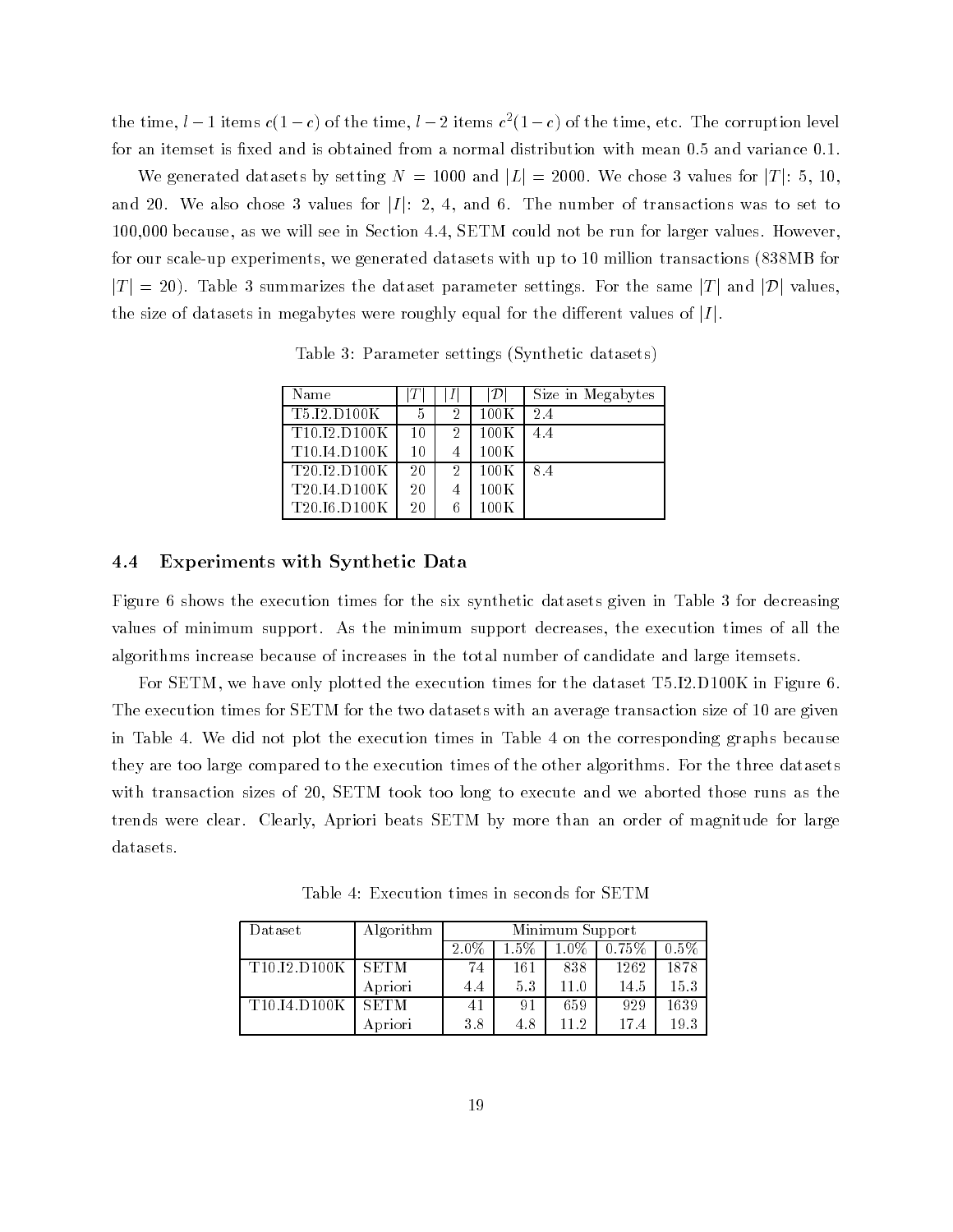

Figure 6: Execution times: Synthetic Data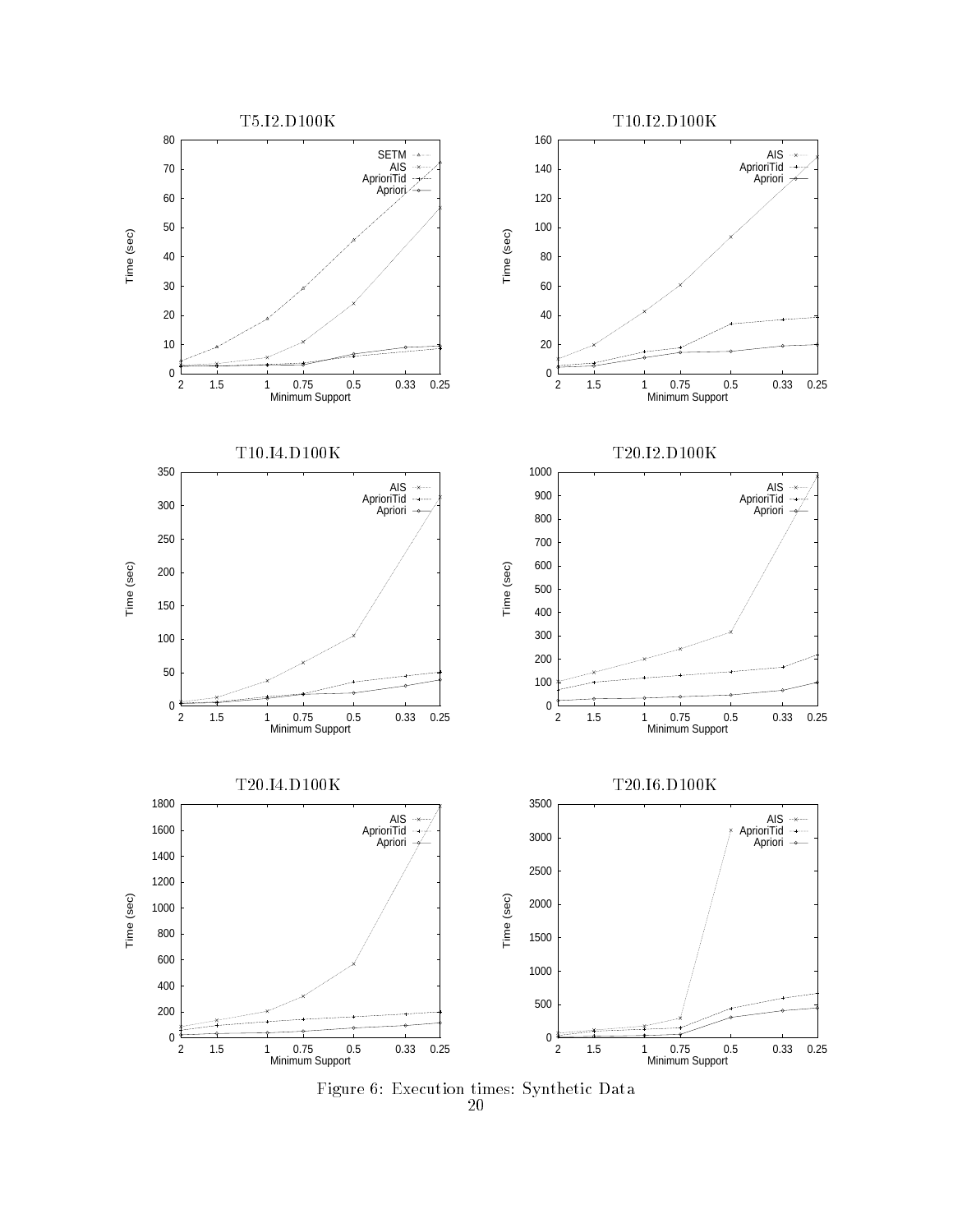Apriori beats AIS for all problem sizes, by factors ranging from 2 for high minimum support to more than an order of magnitude for low levels of support. AIS always did considerably better than SETM. For small problems, AprioriTid did about as well as Apriori, but performance degraded to about twice as slow for large problems.

# 4.5 Explanation of the Relative Performance

To explain these performance trends, we show in Figure 7 the sizes of the large and candidate sets in different passes for the T10.I4.D100K dataset for the minimum support of  $0.75\%$ . Note that the Y-axis in this graph has a log scale.



Figure 7: Sizes of the large and candidate sets (T10.I4.D100K, minsup =  $0.75\%$ )

The fundamental problem with the SETM algorithm is the size of its  $\overline{C}_k$  sets. Recall that the size of the set  $C_k$  is given by  $\sum_{\rm candidates\; itemsets\; }c$  support-count( $c$ ). Thus, the sets  $C_k$  are roughly S times bigger than the corresponding  $C_k$  sets, where S is the average support count of the candidate itemsets. Unless the problem size is very small, the  $\overline{C}_k$  sets have to be written to disk, and externally sorted twice, causing the SETM algorithm to perform poorly.<sup>2</sup> This explains the jump in time for SETM in Table 4 when going from  $1.5\%$  support to  $1.0\%$  support for datasets with transaction size 10. The largest dataset in the scale-up experiments for SETM in [HS93] was still small enough that  $\overline{C}_k$  could fit in memory; hence they did not encounter this jump in execution time. Note that for the same minimum support, the support count for candidate itemsets increases linearly with the number of transactions. Thus, as we increase the number of transactions for the same values of  $|T|$  and  $|I|$ , though the size of  $C_k$  does not change, the size of  $\overline{C}_k$  goes up linearly. Thus, for datasets with more transactions, the performance gap between SETM and the other

<sup>&</sup>lt;sup>2</sup>The cost of external sorting in SETM can be reduced somewhat as follows. Before writing out entries in  $\overline{C}_k$  to disk, we can sort them on itemsets using an internal sorting procedure, and write them as sorted runs. These sorted runs can then be merged to obtain support counts. However, given the poor performance of SETM, we do not expect this optimization to affect the algorithm choice.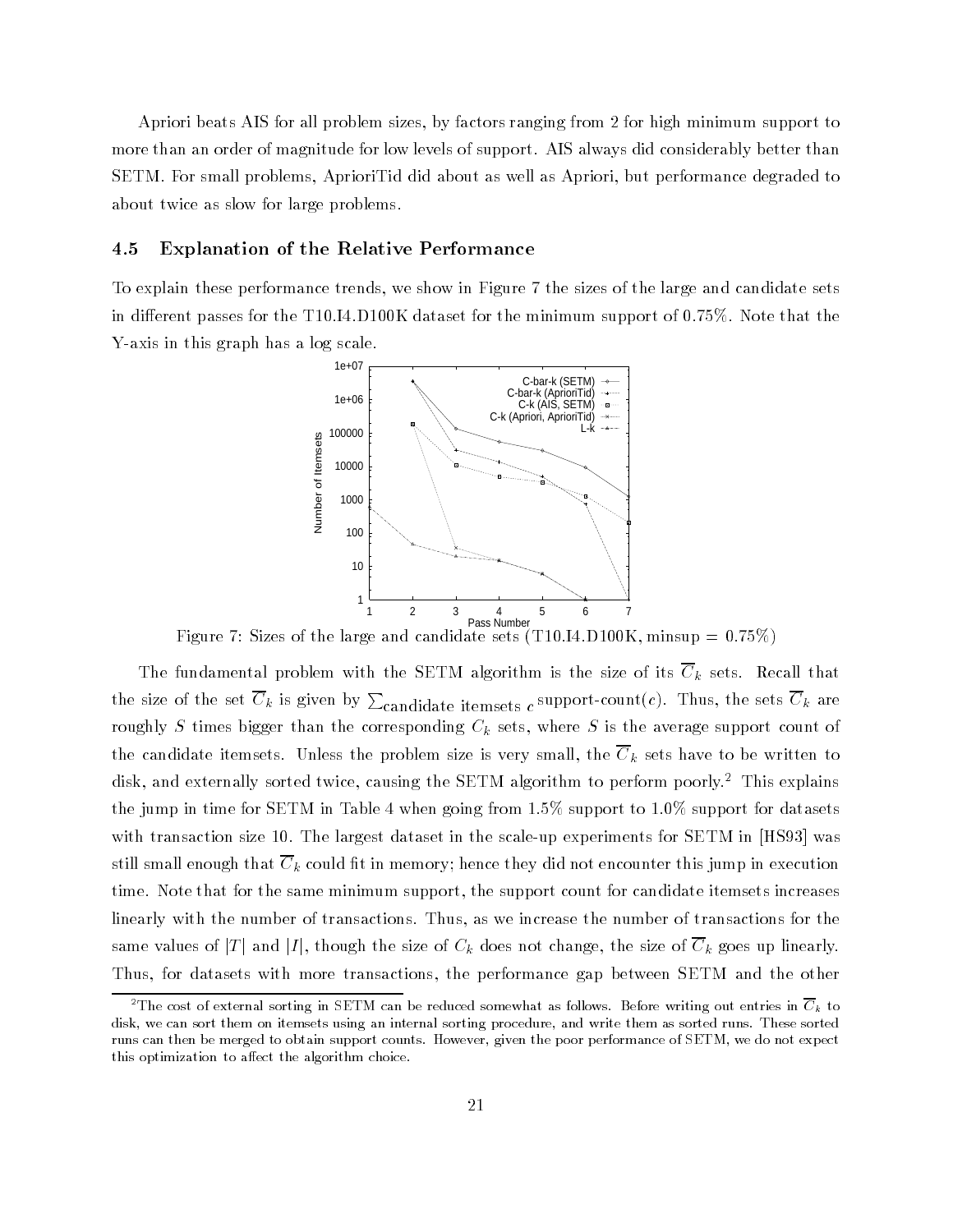algorithms will become even larger.

The problem with AIS is that it generates too many candidates that later turn out to be small, causing it to waste too much effort. Apriori also counts too many small sets in the second pass (recall that  $C_2$  is really a cross-product of  $L_1$  with  $L_1$ ). However, this wastage decreases dramatically from the third pass onward. Note that for the example in Figure 7, after pass 3, almost every candidate itemset counted by Apriori turns out to be a large set.

AprioriTid also has the problem of SETM that  $\overline{C}_k$  tends to be large. However, the apriori candidate generation used by AprioriTid generates signicantly fewer candidates than the transactionbased candidate generation used by SETM. As a result, the  $\overline{C}_k$  of AprioriTid has fewer entries than that of SETM. AprioriTid is also able to use a single word (ID) to store a candidate rather  $t$ han requiring as many words as the number of items in the candidate. The addition, unlike SETM, AprioriTid does not have to sort  $\overline{C}_k$ . Thus, AprioriTid does not suffer as much as SETM from maintaining  $\overline{C}_k$ .

AprioriTid has the nice feature that it replaces a pass over the original dataset by a pass over the set  $\overline{C}_k$ . Hence, AprioriTid is very effective in later passes when the size of  $\overline{C}_k$  becomes small compared to the size of the database. Thus, we find that AprioriTid beats Apriori when its  $\overline{C}_k$  sets can fit in memory and the distribution of the large itemsets has a long tail. When  $\overline{C}_k$  doesn't fit in memory, there is a jump in the execution time for AprioriTid, such as when going from 0.75% to 0.5% for datasets with transaction size 10 in Figure 6. In this region, Apriori starts beating AprioriTid.

# 4.6 Reality Check

To confirm the relative performance trends we observed using synthetic data, we experimented with three real-life datasets: a sales transactions dataset obtained from a retail chain and two customerorder datasets obtained from a mail order company. We present the results of these experiments below.

Retail Sales Data The data from the retail chain consists of the sales transactions from one store over a short period of time. A transaction contains the names of the departments from which a customer bought a product in a visit to the store. There are a total of 63 items, representing departments. There are 46,873 transactions with an average size of 2.47. The size of the dataset is

 ${}^{3}$ For SETM to use IDs, it would have to maintain two additional in-memory data structures: a hash table to find out whether a candidate has been generated previously, and a mapping from the IDs to candidates. However, this would destroy the set-oriented nature of the algorithm. Also, once we have the hash table which gives us the IDs of candidates, we might as well count them at the same time and avoid the two external sorts. We experimented with this variant of SETM and found that, while it did better than SETM, it still performed much worse than Apriori or AprioriTid.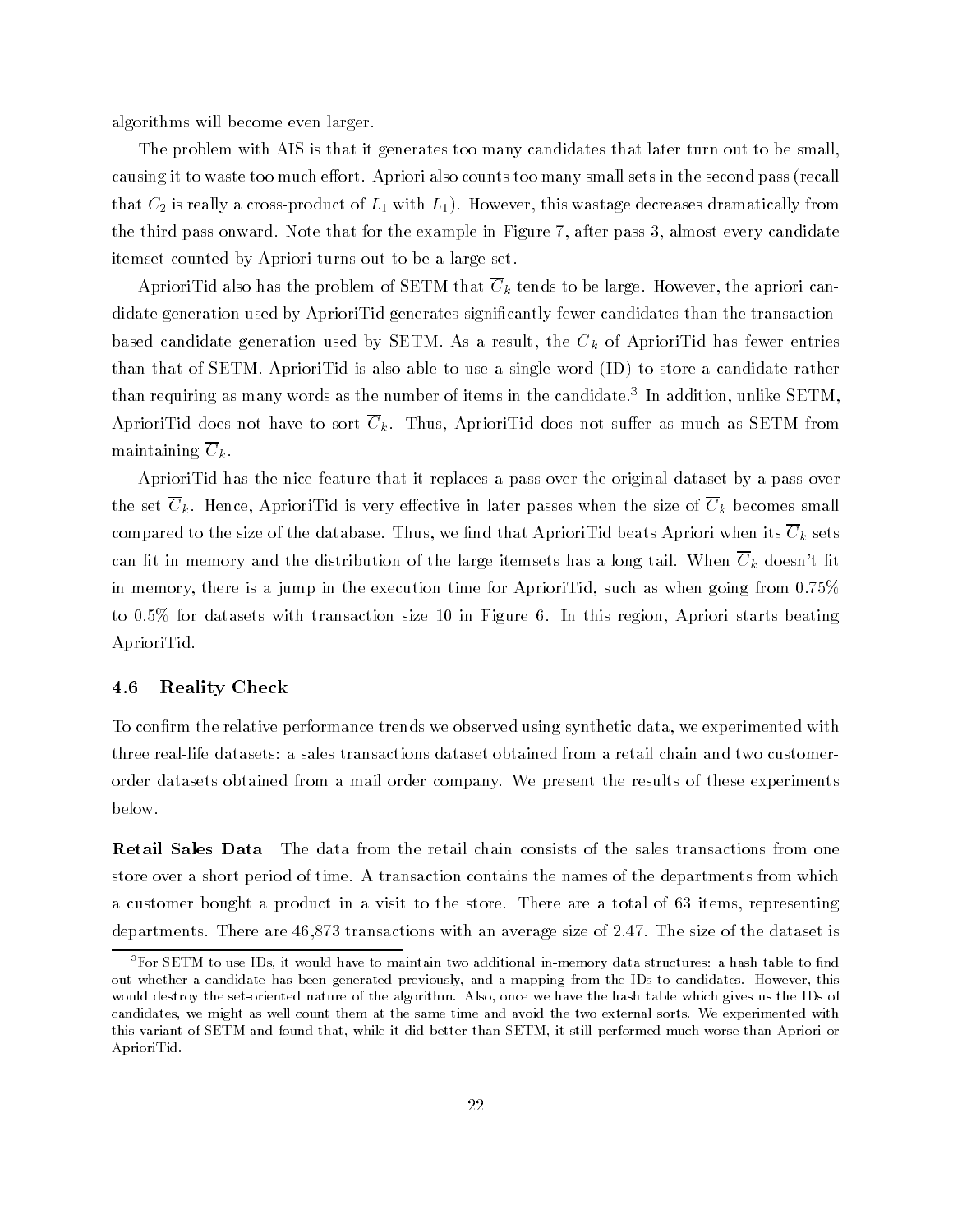very small, only 0.65MB. Some performance results for this dataset were reported in [HS93].

Figure 8 shows the execution times of the four algorithms.<sup>4</sup> The  $\overline{C}_k$  sets for both SETM and AprioriTid fit in memory for this dataset. Apriori and AprioriTid are roughly three times as fast as AIS and four times faster than SETM.



Figure 8: Execution times: Retail sales data

Mail Order data A transaction in the first dataset from the mail order company consists of items ordered by a customer in a single mail order. There are a total of 15836 items. The average size of a transaction is 2.62 items and there are a total of 2.9 million transactions. The size of this dataset is 42 MB. A transaction in the second dataset consists of all the items ordered by a customer from the company in all orders together. Again, there are a total of 15836 items, but the average size of a transaction is now 31 items and there are a total of 213,972 transactions. The size of this dataset is 27 MB. We will refer to these datasets as M.order and M.cust respectively.

The execution times for these two datasets are shown in Figures 9 and 10 respectively. For both datasets, AprioriTid is initially comparable to Apriori but becomes up to twice as slow for lower supports. For M.order, Apriori outperforms AIS by a factor of 2 to 6 and beats SETM by a factor of about 15. For M.cust, Apriori beats AIS by a factor of 3 to 30. SETM had to be aborted (after taking 20 times the time Apriori took to complete) because, even for 2% support, the set  $\overline{C}_2$ became larger than the disk capacity.

<sup>&</sup>lt;sup>4</sup>The execution times for SETM in this figure are a little higher compared to those reported in [HS93]. The timings in [HS93] were obtained on a RS/6000 350 processor, whereas our experiments have been run on a slower RS/6000 530H processor. The execution time for 1% support for AIS is lower than that reported in [AIS93b] because of improvements in the data structures for storing large and candidate itemsets.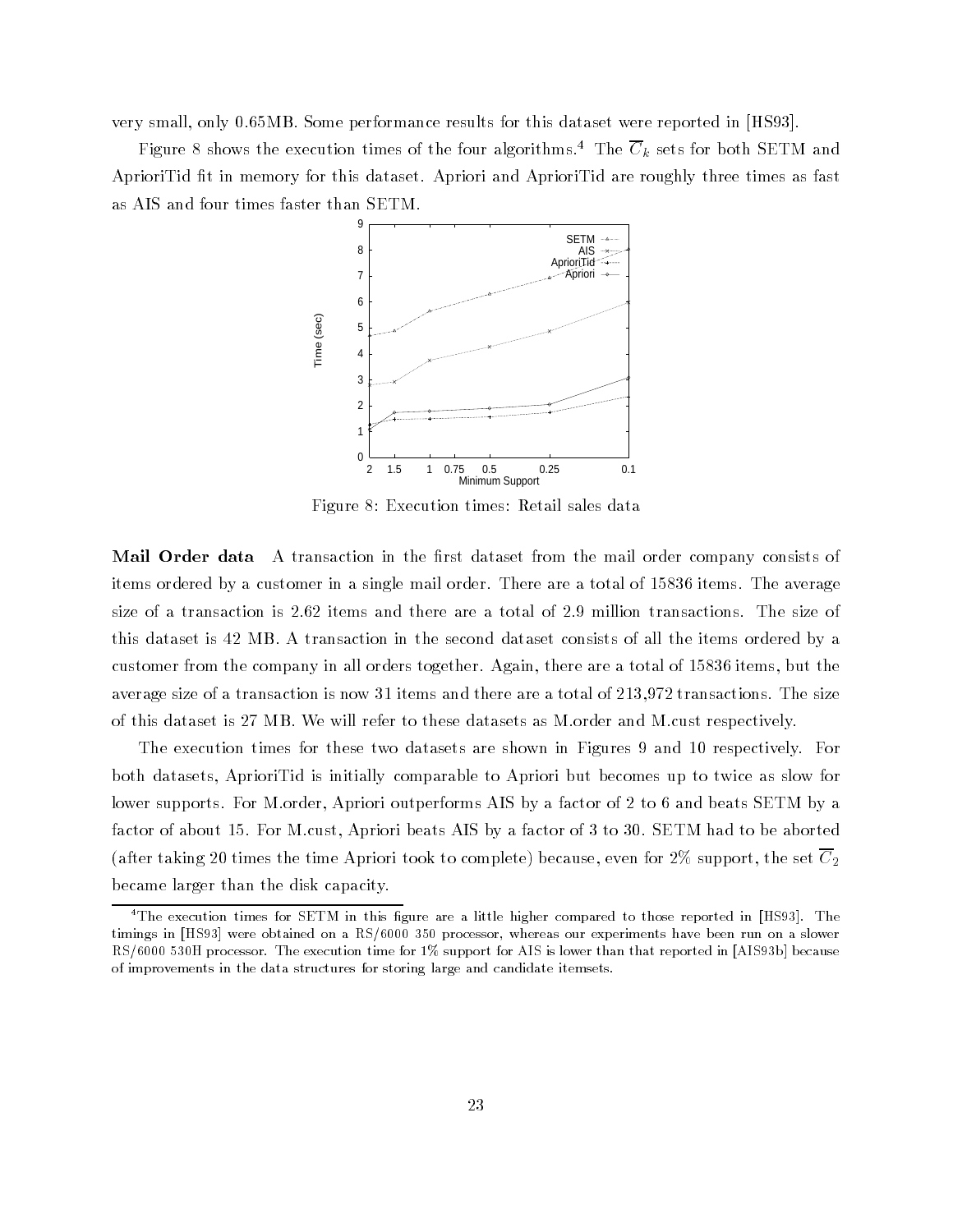

# 4.7 Algorithm AprioriHybrid

It is not necessary to use the same algorithm in all the passes over data. Figure 11 shows the execution times for Apriori and AprioriTid for different passes over the dataset T10.I4.D100K. In the earlier passes, Apriori does better than AprioriTid. However, AprioriTid beats Apriori in later passes. We observed similar relative behavior for the other datasets, the reason for which is as follows. Apriori and AprioriTid use the same candidate generation procedure and therefore count the same itemsets. In the later passes, the number of candidate itemsets reduces (see the size of  $C_k$  for Apriori and AprioriTid in Figure 7). However, Apriori still examines every transaction in the database. On the other hand, rather than scanning the database, AprioriTid scans  $\overline{C}_k$  for obtaining support counts, and the size of  $\overline{C}_k$  has become smaller than the size of the database. When the  $\overline{C}_k$  sets can fit in memory, we do not even incur the cost of writing them to disk.



Figure 11: Per pass execution times of Apriori and AprioriTid (T10.I4.D100K, minsup =  $0.75\%$ ) Based on these observations, we can design a hybrid algorithm, which we call AprioriHybrid,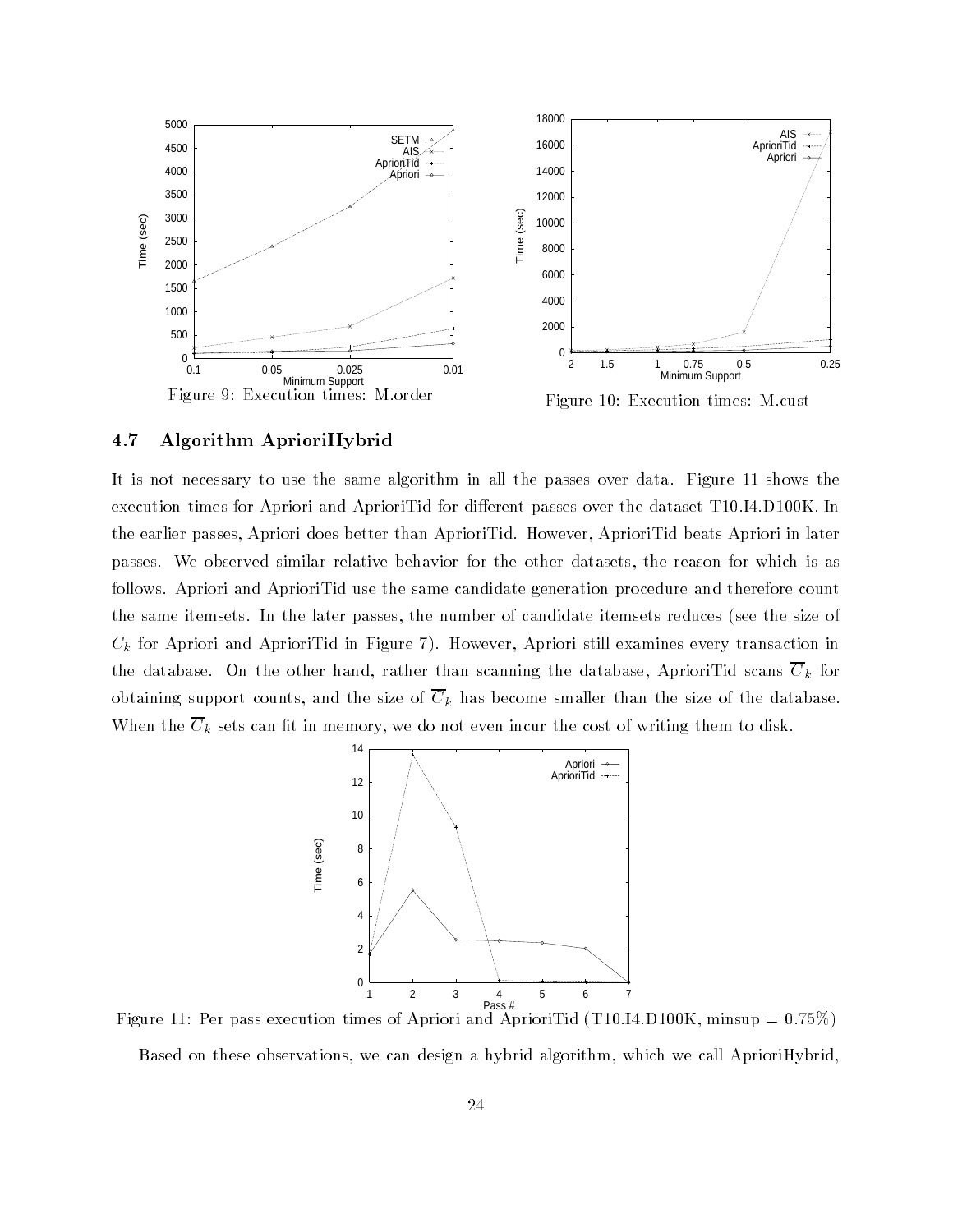that uses Apriori in the initial passes and switches to AprioriTid when it expects that the set  $\overline{C}_k$ at the end of the pass will fit in memory. We use the following heuristic to estimate if  $\overline{C}_k$  would fit in memory in the next pass. At the end of the current pass, we have the counts of the candidates in  $C_k$ . From this, we estimate what the size of  $\overline{C}_k$  would have been if it had been generated. This size, in words, is ( $\sum_{\rm candidates}$   $c \in C_k$  support $(c)$  + number of transactions). If  $C_k$  in this pass was small enough to fit in memory, and there were fewer large candidates in the current pass than the previous pass, we switch to AprioriTid. The latter condition is added to avoid switching when  $C_k$ in the current pass fits in memory but  $\overline{C}_k$  in the next pass may not.<sup>5</sup>

Switching from Apriori to AprioriTid does involve a cost. Assume that we decide to switch from Apriori to Apriori Tid at the end of the k<sup>th</sup> pass. In the  $(k+1)$ <sup>th</sup> pass, after finding the candidate itemsets contained in a transaction, we will also have to add their IDs to  $\overline{C}_{k+1}$  (see the description of AprioriTid in Section 2.2). Thus there is an extra cost incurred in this pass relative to just running Apriori. It is only in the  $(k+2)$ th pass that we actually start running AprioriTid. Thus, if there are no large  $(k+1)$ -itemsets, or no  $(k+2)$ -candidates, we will incur the cost of switching without getting any of the savings of using AprioriTid.

Figure 12 shows the performance of AprioriHybrid relative to Apriori and AprioriTid for large datasets. AprioriHybrid performs better than Apriori in almost all cases. For T10.I2.D100K with 1.5% support, AprioriHybrid does a little worse than Apriori since the pass in which the switch occurred was the last pass; AprioriHybrid thus incurred the cost of switching without realizing the benets. In general, the advantage of AprioriHybrid over Apriori depends on how the size of the  $\overline{C}_k$  set decline in the later passes. If  $\overline{C}_k$  remains large until nearly the end and then has an abrupt drop, we will not gain much by using AprioriHybrid since we can use AprioriTid only for a short period of time after the switch. This is what happened with the M.cust and T20.I6.D100K datasets. On the other hand, if there is a gradual decline in the size of  $C_k$ , AprioriTid can be used for a while after the switch, and a signicant improvement can be obtained in the execution time.

### 4.8 Scale-up Experiment

Figure 13 shows how AprioriHybrid scales up as the number of transactions is increased from 100,000 to 10 million transactions. We used the combinations (T5.I2), (T10.I4), and (T20.I6) for the average sizes of transactions and itemsets respectively. All other parameters were the same as for the data in Table 3. The sizes of these datasets for 10 million transactions were 239MB, 439MB and 838MB respectively. The minimum support level was set to 0.75%. The execution times are normalized with respect to the times for the 100,000 transaction datasets in the first graph and

<sup>5</sup>Other heuristics are also possible. For example, in a system with multiple disks, it may be faster to switch to AprioriTid as soon as the size of  $\overline{C}_k$  is less than the size of the database.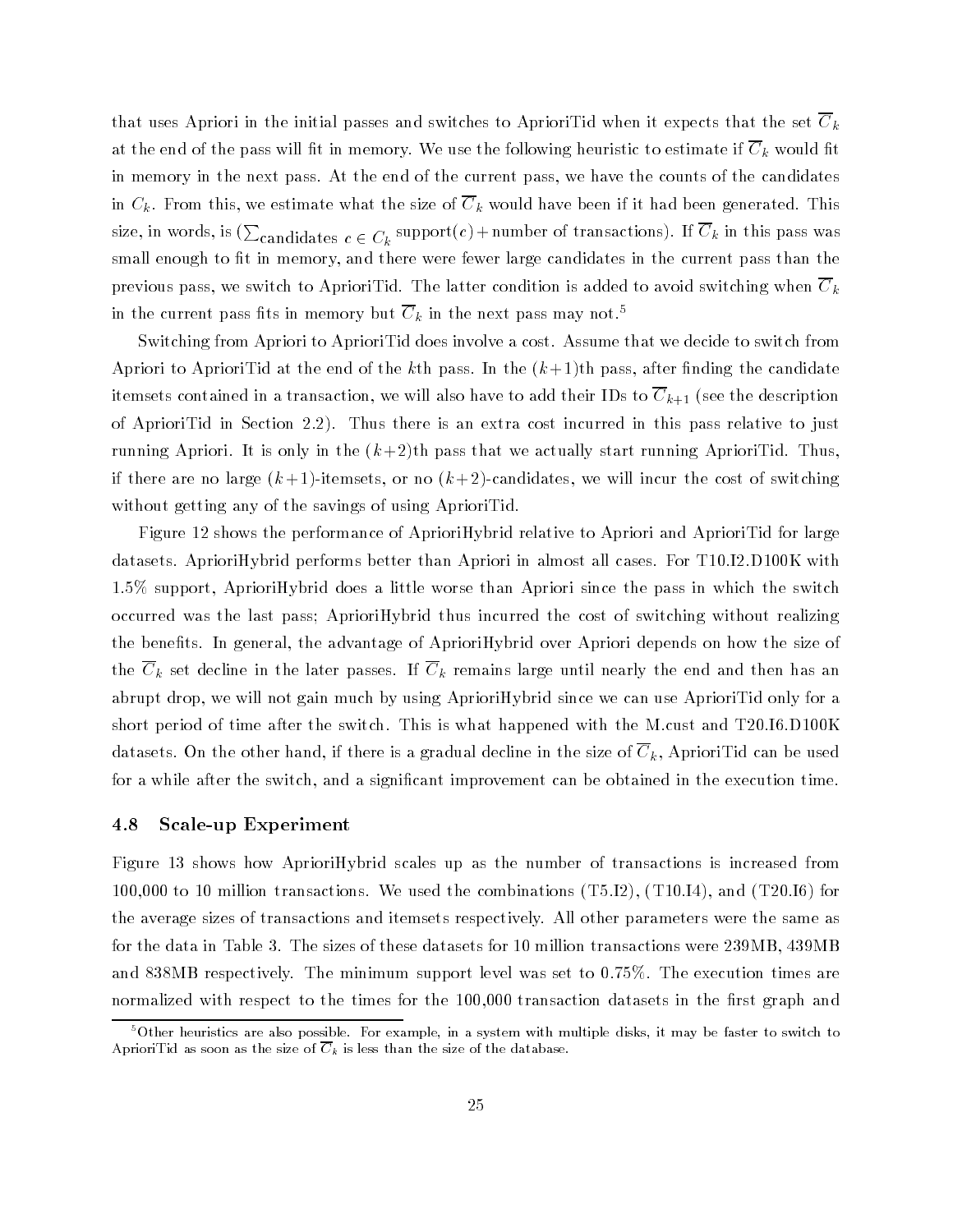

Figure 12: Execution times: AprioriHybrid Algorithm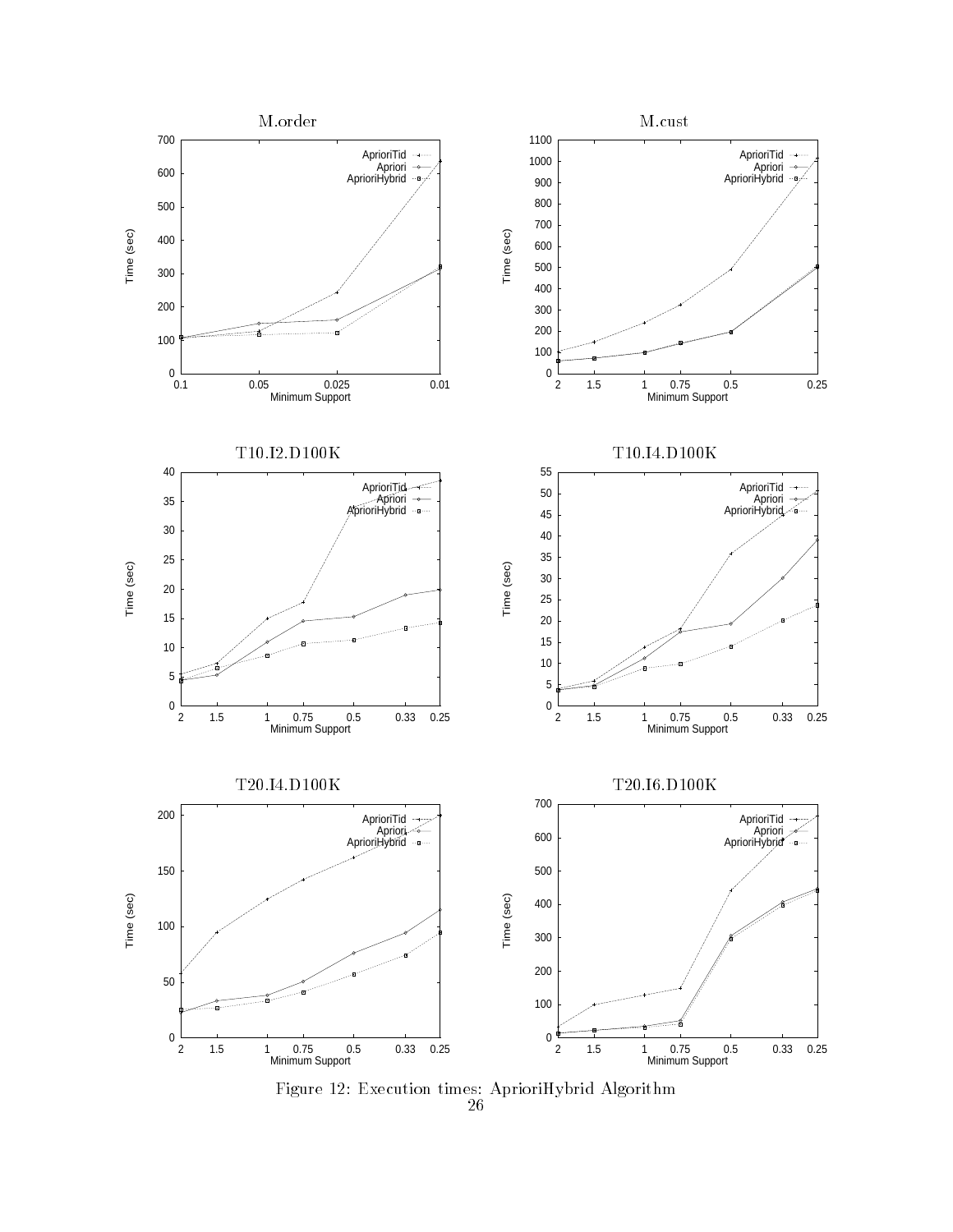with respect to the 1 million transaction dataset in the second. As shown, the execution times scale quite linearly.



Figure 14: Number of items scale-up

Figure 15: Transaction size scale-up

Next, we examined how AprioriHybrid scaled up with the number of items. We increased the number of items from 1000 to 10,000 for the three parameter settings T5.I2.D100K, T10.I4.D100K and T20.I6.D100K. All other parameters were the same as for the data in Table 3. We ran experiments for a minimum support at 0.75%, and obtained the results shown in Figure 14. The execution times decreased a little since the average support for an item decreased as we increased the number of items. This resulted in fewer large itemsets and, hence, faster execution times.

Finally, we investigated the scale-up as we increased the average transaction size. The aim of this experiment was to see how our data structures scaled with the transaction size, independent of other factors like the physical database size and the number of large itemsets. We kept the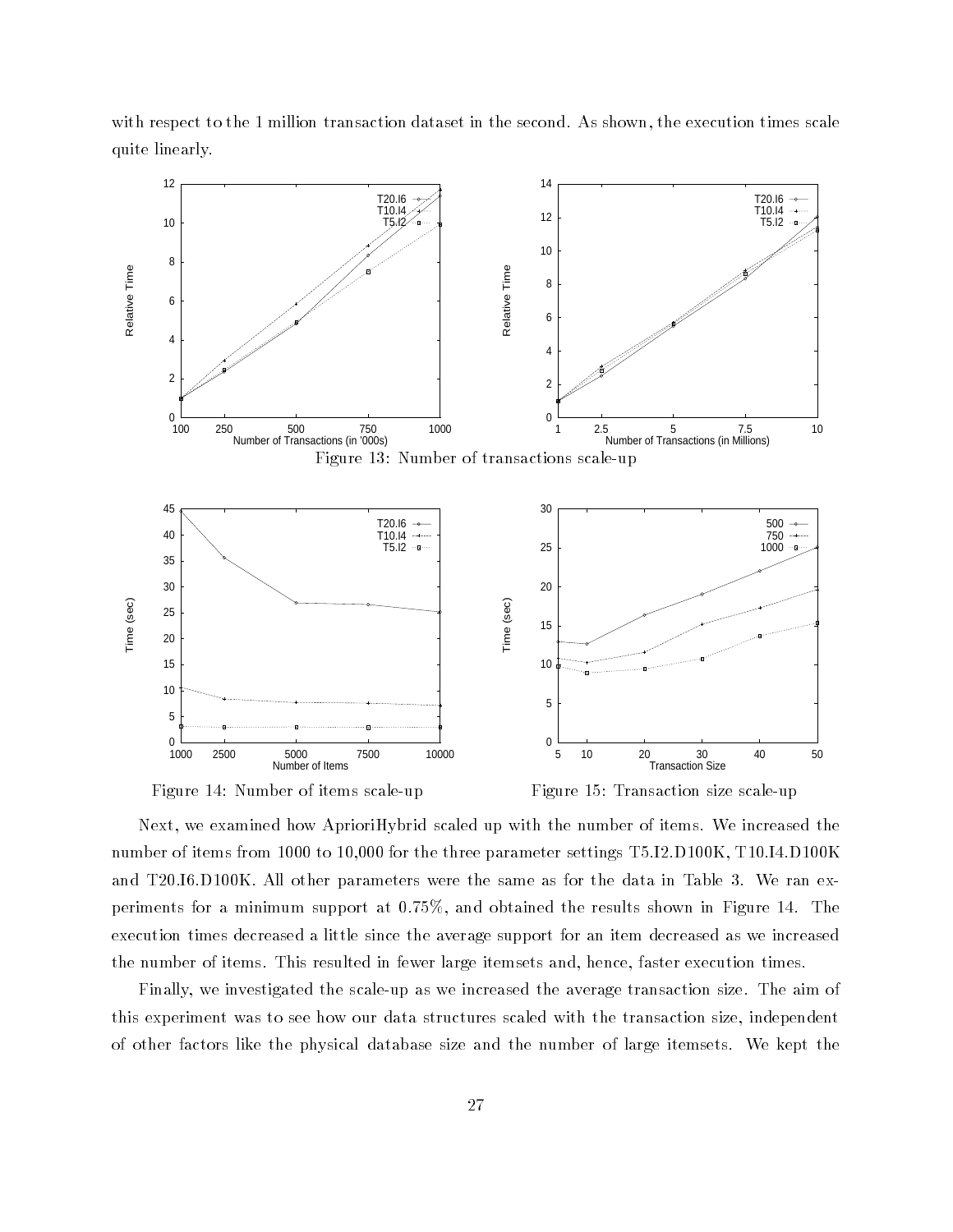physical size of the database roughly constant by keeping the product of the average transaction size and the number of transactions constant. The number of transactions ranged from 200,000 for the database with an average transaction size of 5 to 20,000 for the database with an average transaction size 50. Fixing the minimum support as a percentage would have led to large increases in the number of large itemsets as the transaction size increased, since the probability of a itemset being present in a transaction is roughly proportional to the transaction size. We therefore fixed the minimum support level in terms of the number of transactions. The results are shown in Figure 15. The numbers in the key (e.g. 500) refer to this minimum support. As shown, the execution times increase with the transaction size, but only gradually. The main reason for the increase was that in spite of setting the minimum support in terms of the number of transactions, the number of large itemsets increased with increasing transaction length. A secondary reason was that finding the candidates present in a transaction took a little more time.

# 5 Conclusions and Future Work

We presented two new algorithms, Apriori and AprioriTid, for discovering all significant association rules between items in a large database of transactions. We compared these algorithms to the previously known algorithms, the AIS [AIS93b] and SETM [HS93] algorithms. We presented experimental results, using both synthetic and real-life data, showing that the proposed algorithms always outperform AIS and SETM. The performance gap increased with the problem size, and ranged from a factor of three for small problems to more than an order of magnitude for large problems.

We showed how the best features of the two proposed algorithms can be combined into a hybrid algorithm, called AprioriHybrid, which then becomes the algorithm of choice for this problem. Scale-up experiments showed that AprioriHybrid scales linearly with the number of transactions. In addition, the execution time decreases a little as the number of items in the database increases. As the average transaction size increases (while keeping the database size constant), the execution time increases only gradually. These experiments demonstrate the feasibility of using AprioriHybrid in real applications involving very large databases.

The algorithms presented in this paper have been implemented on several data repositories, including the AIX file system,  $DB2/MVS$ , and  $DB2/6000$ . In the future, we plan to extend this work along the following dimensions:

 Multiple taxonomies (is-a hierarchies) over items are often available. An example of such a hierarchy is that a dish washer is a kitchen appliance is a heavy electric appliance, etc. We would like to be able to find association rules that use such hierarchies.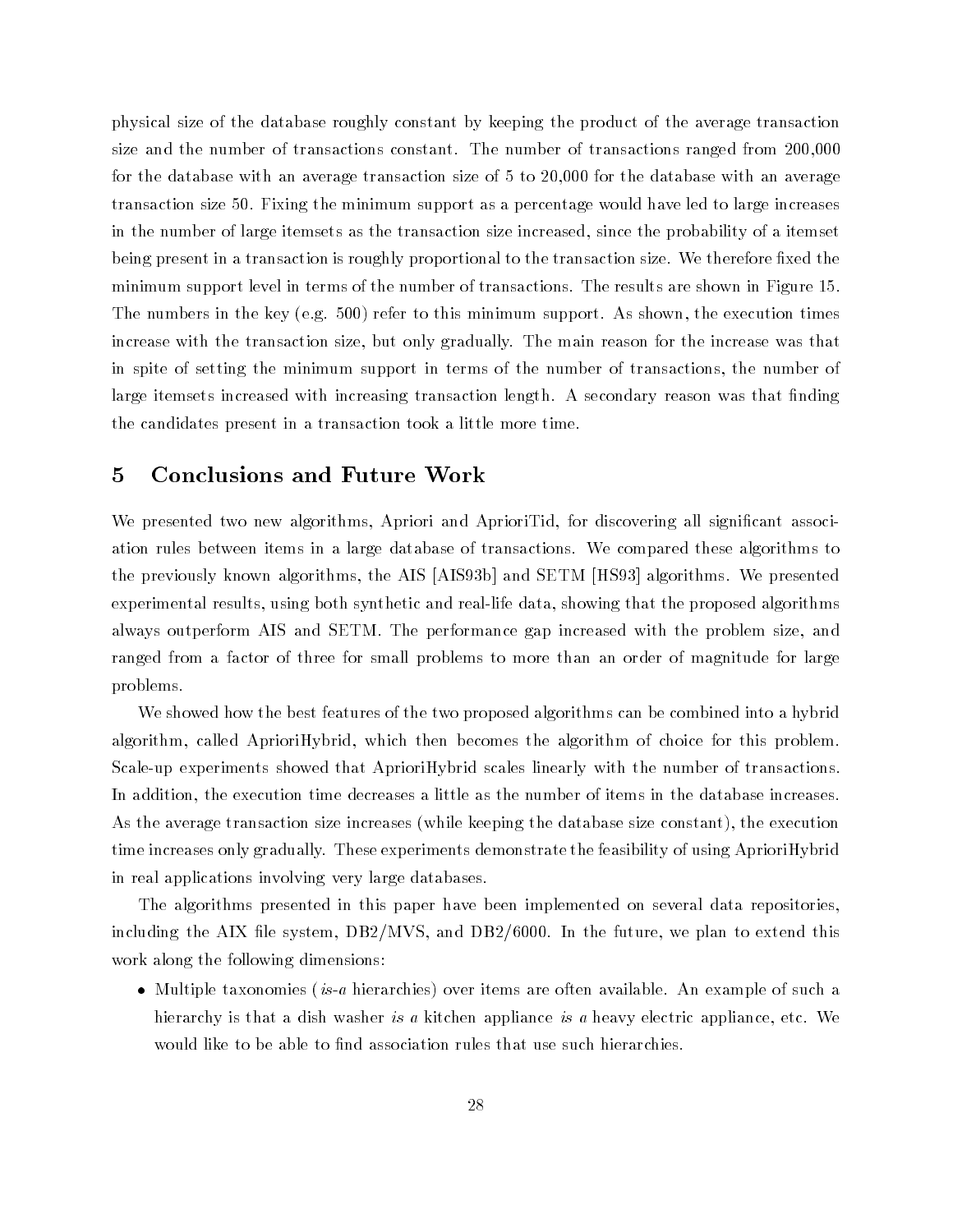We did not consider the quantities of the items bought in a transaction, which are useful for some applications. Finding such rules needs further work.

The work reported in this paper has been done in the context of the Quest project at the IBM Almaden Research Center. In Quest, we are exploring the various aspects of the database mining problem. Besides the problem of discovering association rules, some other problems that we have looked into include the enhancement of the database capability with classification queries [AGI+ 92] and similarity queries over time sequences [AFS93]. We believe that database mining is an important new application area for databases, combining commercial interest with intriguing research questions.

Acknowledgment We wish to thank Mike Carey for his insightful comments and suggestions.

# References

- [ABN92] Tarek M. Anwar, Howard W. Beck, and Shamkant B. Navathe. Knowledge mining by imprecise querying: A classification-based approach. In IEEE 8th Int'l Conf. on Data Engineering, Phoenix, Arizona, February 1992.
- [AFS93] Rakesh Agrawal, Christos Faloutsos, and Arun Swami. Efficient similarity search in sequence databases. In Proc. of the Fourth International Conference on Foundations of Data Organization and Algorithms, Chicago, October 1993. Also in Lecture Notes in Computer Science 730, Springer Verlag, 1993, 69-84.
- $[AGI+92]$ 92] Rakesh Agrawal, Sakti Ghosh, Tomasz Imielinski, Bala Iyer, and Arun Swami. An interval classier for database mining applications. In Proc. of the VLDB Conference, pages 560-573, Vancouver, British Columbia, Canada, August 1992.
- [AIS93a] Rakesh Agrawal, Tomasz Imielinski, and Arun Swami. Database mining: A performance perspective. IEEE Transactions on Knowledge and Data Engineering,  $5(6):914-$ 925, December 1993. Special Issue on Learning and Discovery in Knowledge-Based Databases.
- [AIS93b] Rakesh Agrawal, Tomasz Imielinski, and Arun Swami. Mining association rules between sets of items in large databases. In Proc. of the ACM SIGMOD Conference on *Management of Data*, pages  $207-216$ , Washington, D.C., May 1993.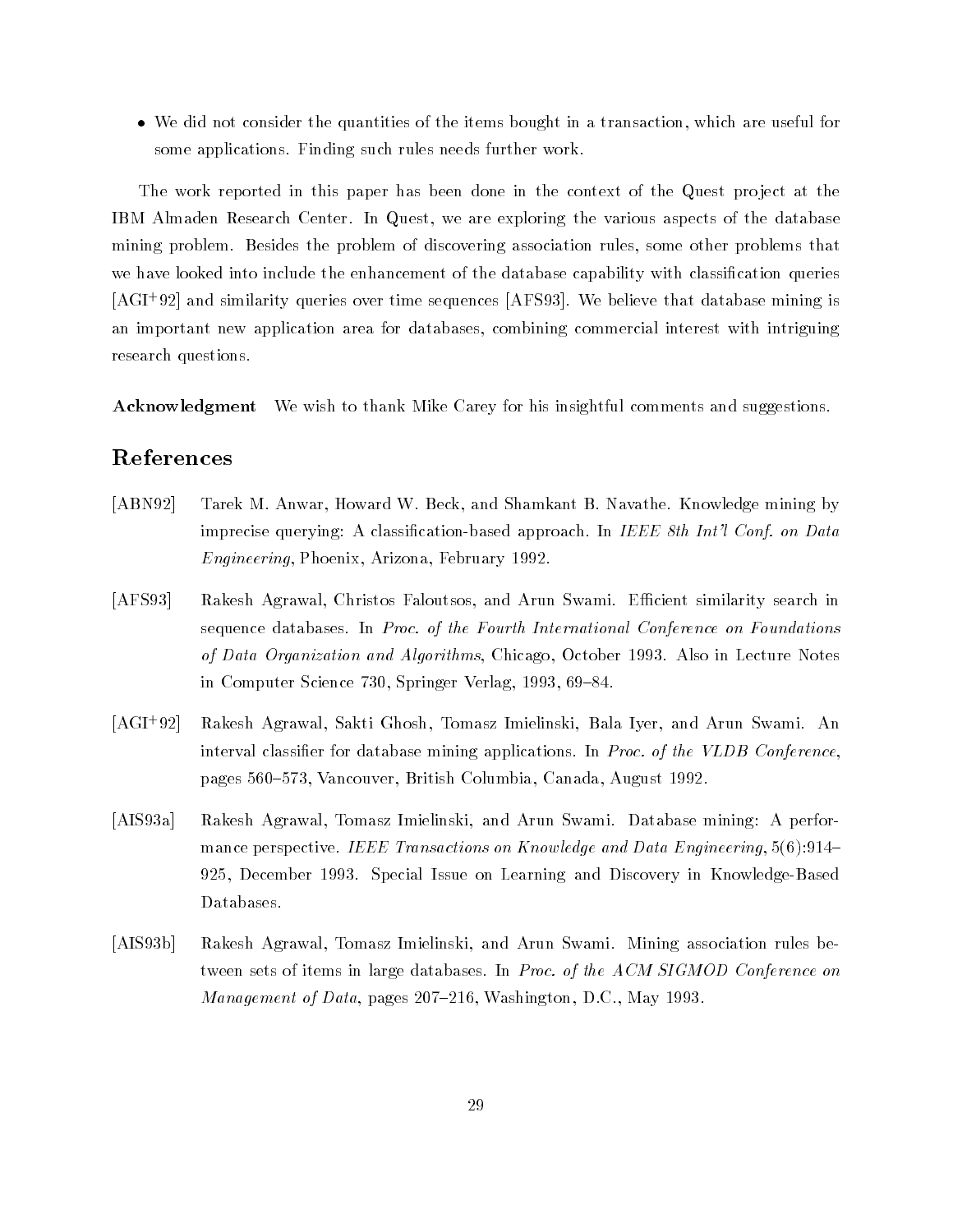- [ANB92] Tarek M. Anwar, Shamkant B. Navathe, and Howard W. Beck. Knowledge mining in databases: A unified approach through conceptual clustering. Technical report, Georgia Institute of Technology, May 1992.
- [Ass90] David Shepard Associates. The new direct marketing. Business One Irwin, Illinois, 1990.
- [Ass92] Direct Marketing Association. Managing database marketing technology for success, 1992.
- $[B+93]$ R.J. Brachman et al. Integrated support for data archeology. In AAAI-93 Workshop on Know ledge Discovery in Databases, July 1993.
- [BFOS84] L. Breiman, J. H. Friedman, R. A. Olshen, and C. J. Stone. Classication and Regression Trees. Wadsworth, Belmont, 1984.
- [Bit92] D. Bitton. Bridging the gap between database theory and practice, 1992.
- $[C+88]$ P. Cheeseman et al. AutoClass: A Bayesian classification system. In 5th Int'l Conf. on Machine Learning. Morgan Kaufman, June 1988.
- [Cat91] J. Catlett. Megainduction: A test flight. In 8th Int'l Conf. on Machine Learning, June 1991.
- [CH92] G. Cooper and E. Herskovits. A Bayesian method for the induction of probabilistic networks from data. Machine Learning, 1992.
- [Fis87] Douglas H. Fisher. Knowledge acquisition via incremental conceptual clustering. Ma $chine\ Learning, 2(2), 1987.$
- [FWD93] Usama Fayyad, Nicholas Weir, and S.G. Djorgovski. Skicat: A machine learning system for automated cataloging of large scale sky surveys. In 10th Int'l Conf. on Machine Learning, June 1993.
- [HCC92] Jiawei Han, Yandong Cai, and Nick Cercone. Knowledge discovery in databases: An attribute oriented approach. In *Proc. of the VLDB Conference*, pages  $547-559$ , Vancouver, British Columbia, Canada, 1992.
- [HS93] Maurice Houtsma and Arun Swami. Set-oriented mining of association rules. Research Report RJ 9567, IBM Almaden Research Center, San Jose, California, October 1993.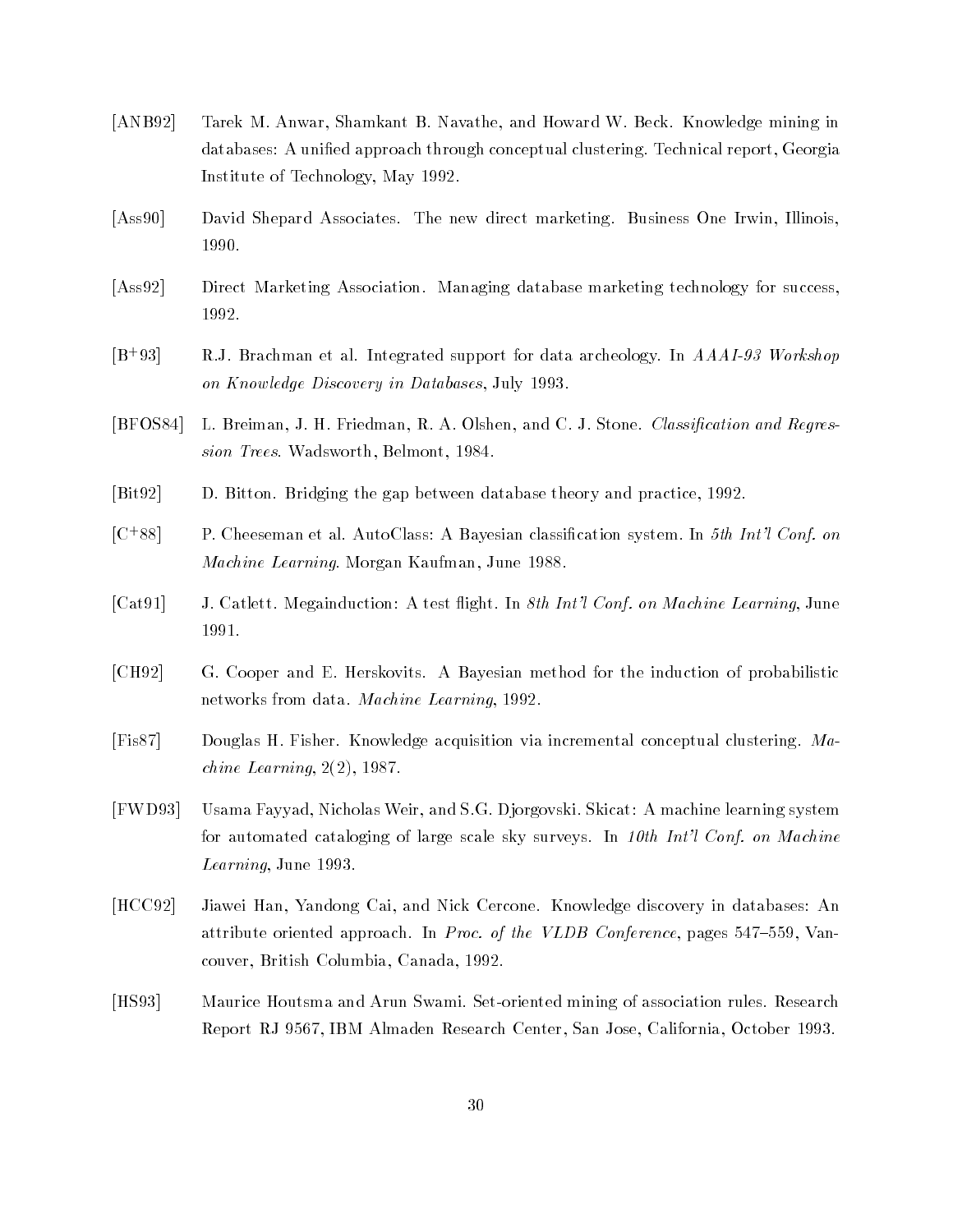- [HS94] M. Holsheimer and A. Siebes. Data mining: The search for knowledge in databases. Technical Report CS-R9406, CWI, Netherlands, 1994.
- [KI91] Ravi Krishnamurthy and Tomasz Imielinski. Practitioner problems in need of database research: Research directions in knowledge discovery. SIGMOD RECORD, 20(3):76-78, September 1991.
- [LSBZ87] P. Langley, H. Simon, G. Bradshaw, and J. Zytkow. Scientific Discovery: Computational Explorations of the Creative Process. MIT Press, 1987.
- [Lub89] David J. Lubinsky. Discovery from databases: A review of AI and statistical techniques. In  $IJCAI-89$  Workshop on Knowledge Discovery in Databases, pages  $204-218$ , Detroit, August 1989.
- [MF92] S. Muggleton and C. Feng. Efficient induction of logic programs. In Steve Muggleton, editor, Inductive Logic Programming. Academic Press, 1992.
- [MKKR92] R.S. Michalski, L. Kerschberg, K.A. Kaufman, and J.S. Ribeiro. Mining for knowledge in databases: The INLEN architecture, initial implementation, and first results. Journal of Intelligent Information Systems,  $1:85-113$ , 1992.
- [MR87] Heikki Mannila and Kari-Jouku Raiha. Dependency inference. In Proc. of the VLDB Conference, pages  $155–158$ , Brighton, England, 1987.
- [MTV94] Heikki Mannila, Hannu Toivonen, and A. Inkeri Verkamo. Efficient algorithms for discovering association rules. In  $KDD-94$ : AAAI Workshop on Knowledge Discovery in Databases, July 1994.
- [Pea92] J. Pearl. Probabilistic reasoning in intelligent systems: Networks of plausible inference, 1992.
- [PS91a] G. Piatestsky-Shapiro. Discovery, analysis, and presentation of strong rules. In G. Piatestsky-Shapiro, editor, Know ledge Discovery in Databases. AAAI/MIT Press, 1991.
- [PS91b] G. Piatestsky-Shapiro, editor. Know ledge Discovery in Databases. AAAI/MIT Press, 1991.
- [Qui90] J. Ross Quinlan. Learning logical denitions from examples. Machine Learning, 5(3), 1990.